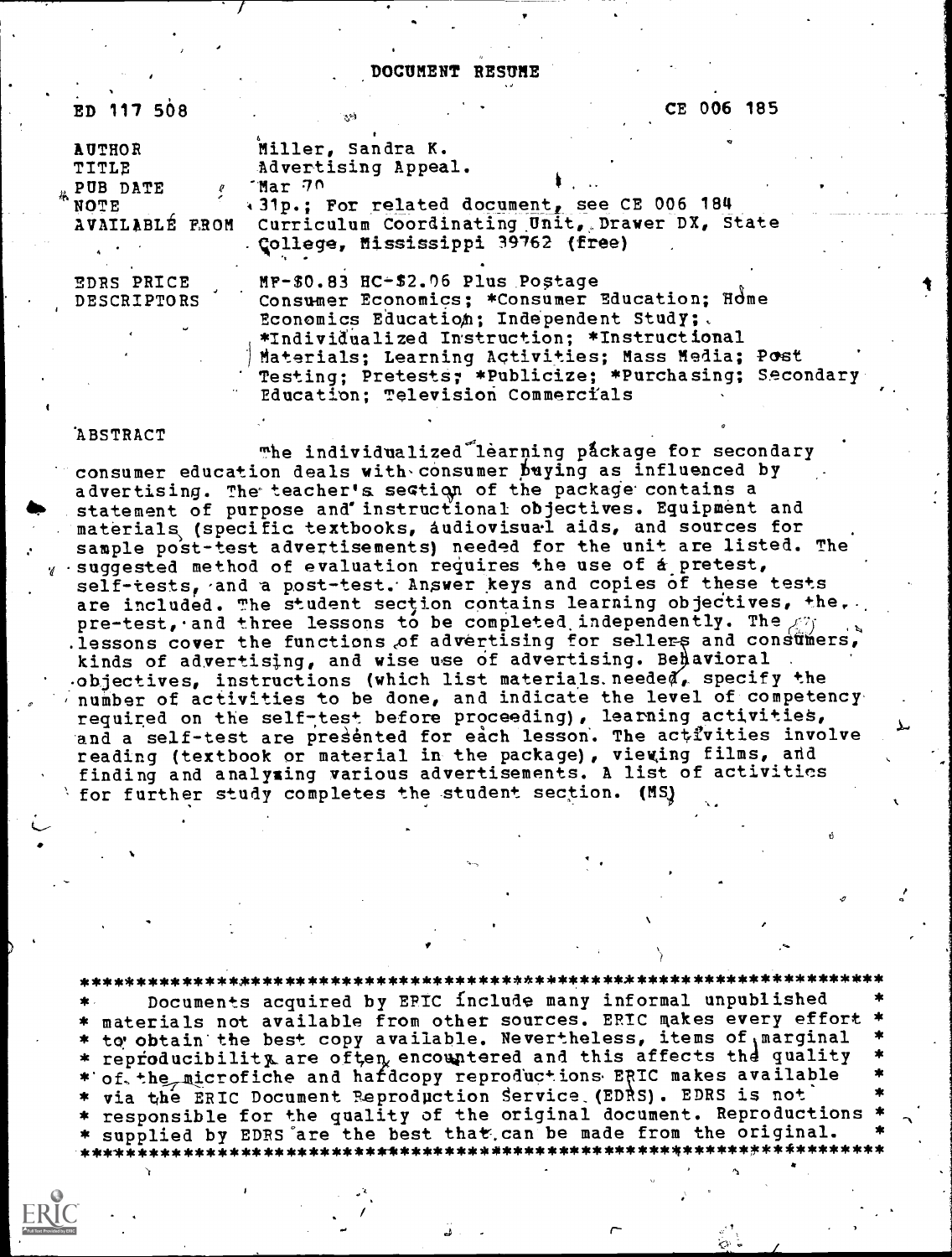# U S DEPARTMENT OF HEALTH,<br>EDUCATION & WELFARE<br>NATIONAL INSTITUTE OF ...

**EDUCATION COMMENT HAS BEEN TREPRO-**<br>
THIS' OOCUMENT HAS BEEN TREPRO-<br>
OUCED EXACTLY AS RECEIVED FROM<br>
THE PERSON OR ORGANIZATION OR OPINIONS<br>
STATED DO NOT NECESSARILY REPRE-<br>
SENT OFFICIAL NATIONAL INSTITUTE OF<br>
SENT OFF

9

### CONSUMER EDUCATION--INDIVIDUALIZED LEARNING PACKAGE

 $\bullet$  and  $\bullet$ 

 $\epsilon$  and  $\epsilon$ 

Advertising Appeal

 $Ti$ t $\mathbf{\hat{p}}$ :

ED117508

CEOO6185

ERIC

 $\sigma$  and  $\sigma$ 

### TO ORDER YOUR FREE COPIES OF THE STUDENT PACKET:

Fill in the coupon below and mail to:

Curriculum Coordinating Unit Drawer DX State College, MS 39762

2

 $\mathcal{L}$ 

|                                   | O                      |          |  |
|-----------------------------------|------------------------|----------|--|
|                                   |                        |          |  |
|                                   |                        |          |  |
|                                   |                        |          |  |
|                                   |                        |          |  |
|                                   | $\bullet$ <sup>2</sup> |          |  |
| Number of copies wanted<br>$\sim$ |                        | Zip Code |  |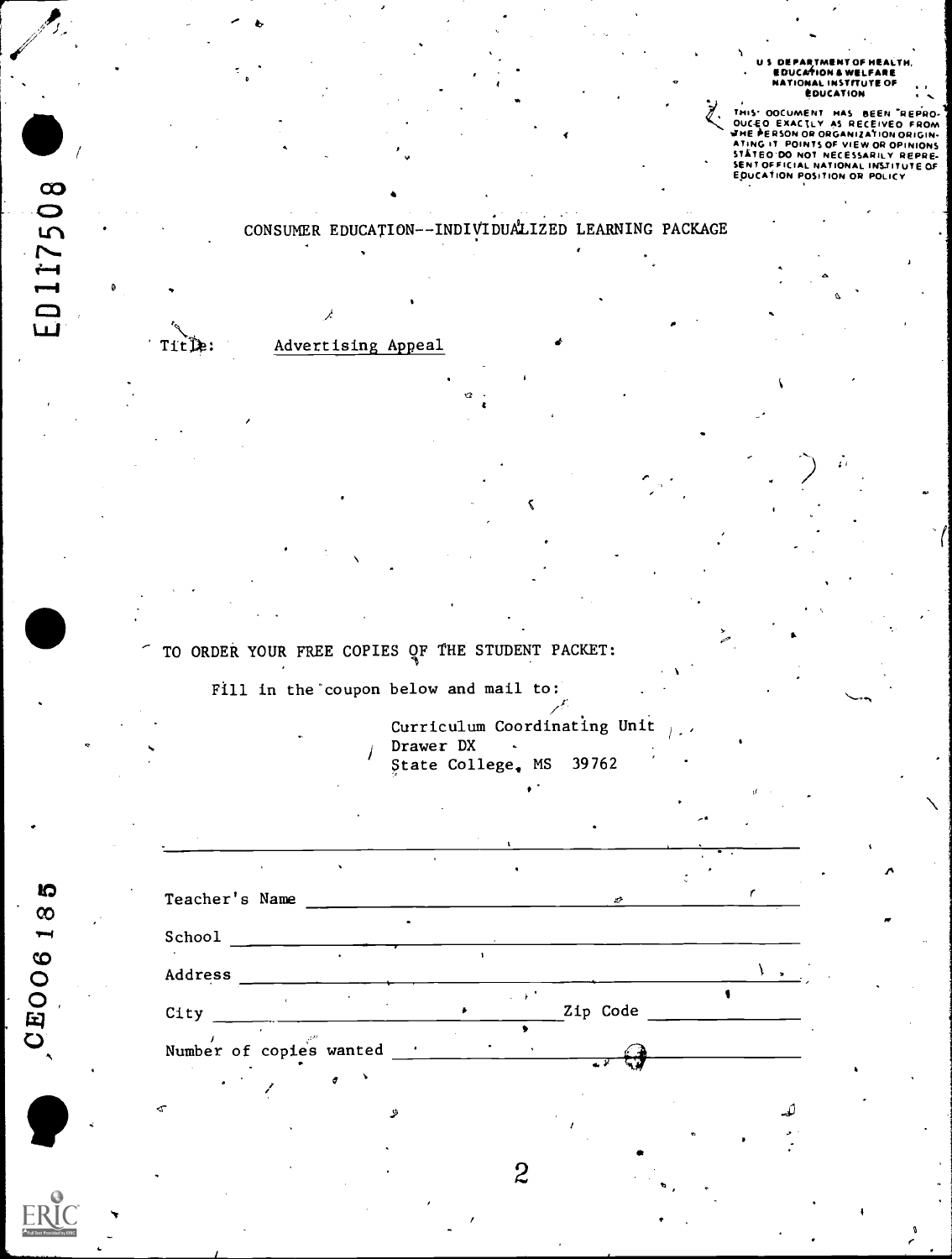#### HOME ECONOMICS LEARNING PACKAGE's

 $\bullet$  . The set of  $\bullet$ 

#### IDENTIFICATION PAGE

Title:

### Advertising Appeal

Subject:

### Consumer 8uying As Influenced By Advertising

4,)

 $\mathbf{v}^{(k)}$ 

Performance Level: Secondary

Purpose: The consumer is constantly bombarded by all types of advertiging from all types of media sources; The wise consumer is able to discriminate between advertising that is helpful to him in making choices of goods and services and advertising that appeals primarily to his emotions--the desire to be beautiful, healthy, famous and so forth. , This unit is designed to acquaint the buyer with the functions of advertising and the types of advertising, so that he may make more intelligent decisions in the market place. The lessons are specific to the appeal advertising has, on, consumer  $ch\hat{\varphi}$ ices, but the material presented could be used as a part a larger unit on Influences Affecting Consumer Purchasing:

Producer: Sandra K. Miller

10-S Grdduate Circle University Park, Pennsylvania 16802

Date: March, 1970

Reprinted by Curriculum Coordinating Unit ', 4 for Vocational-Technical Education P. Q. Drawer DX<br>e College. MS 39762 State College, MS

 $\sim$ 

t

 $3 \rightarrow 7$ 

(g

e

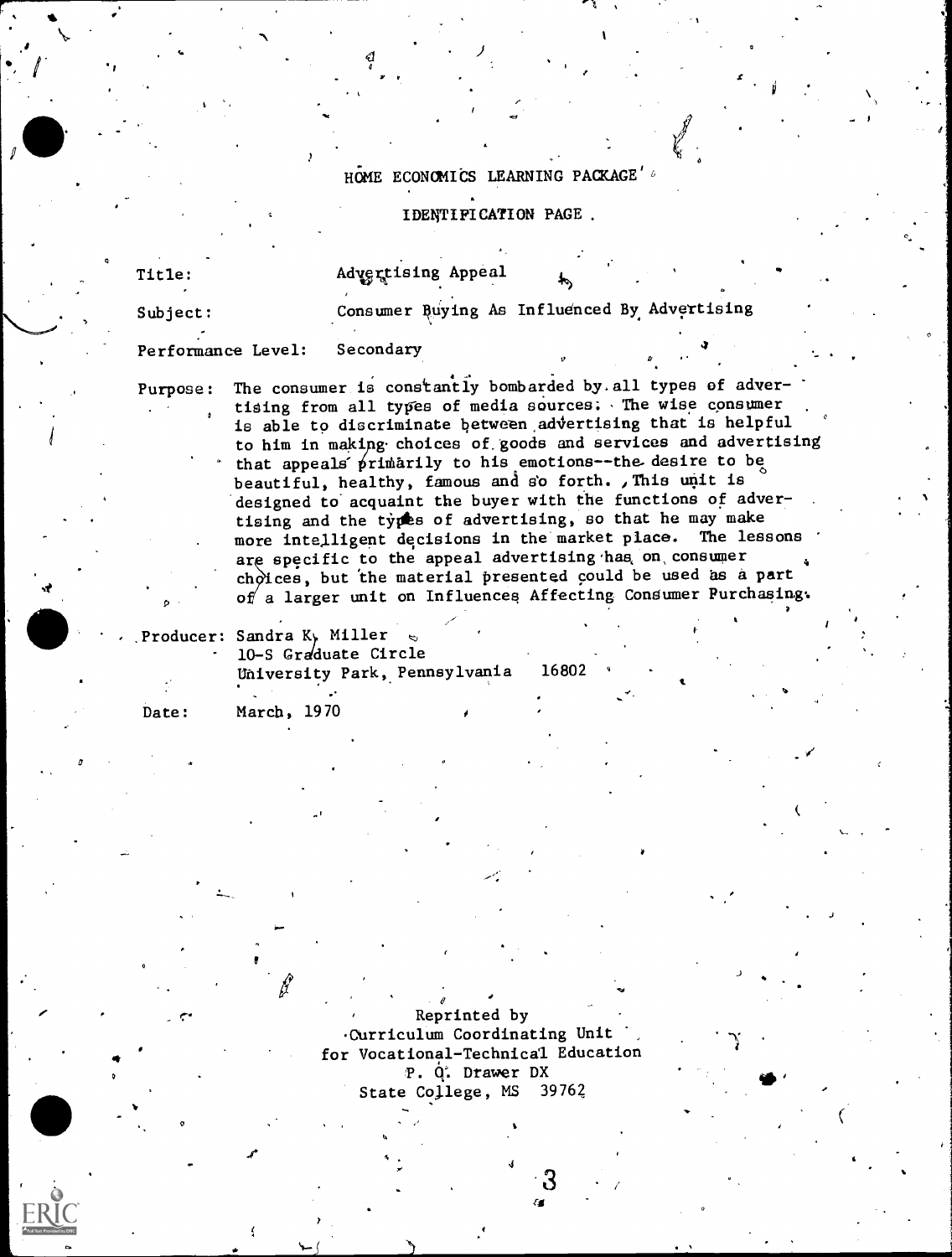#### TEACHER'S SECTION

*Seconds* 

A

 $\blacktriangleright$ 

I. Statement of Purpose

lo

 $F_{\rm eff}$  and  $F_{\rm eff}$ 

A. Major generalization to be learned:

The consumer's selection of goods and services  $\widetilde{A_{S}}$  affected by advertising.

B. Component ideas:

1. The functions of advertising for sellers and for consumers

- 2. Kinds of advertising
- 3. Wise use of advertising
- II. Instructional Objectives:
	- Besides the three objectives specific to each lesson, one in $\epsilon$ lusive objective is stated which will be a part of the over all,  $\phi$ bjective of each lesson.
	- Inclusive Objective: List those terms, from the lesson which are new terms to you and define them with 100% accuracy.
		- A. State three functions"of advertising for sellers and three functions of advertising for buyers with an evaluative, statement assessing the strength and/or limitation of each function.
		- B. Given a selected sample of advertisements from magazines and newspapers, the student will identify the type of advertising represented and distinguish with 100% accuracy the advertising that is useful to the consumer in making wise choices from the advertising that appeals to his emotions.
		- C. From a list of facts about advertising, the student will select those that are helpful to the consumer in making wise use of Advertising and state three reasons for his selections.

fi

4

v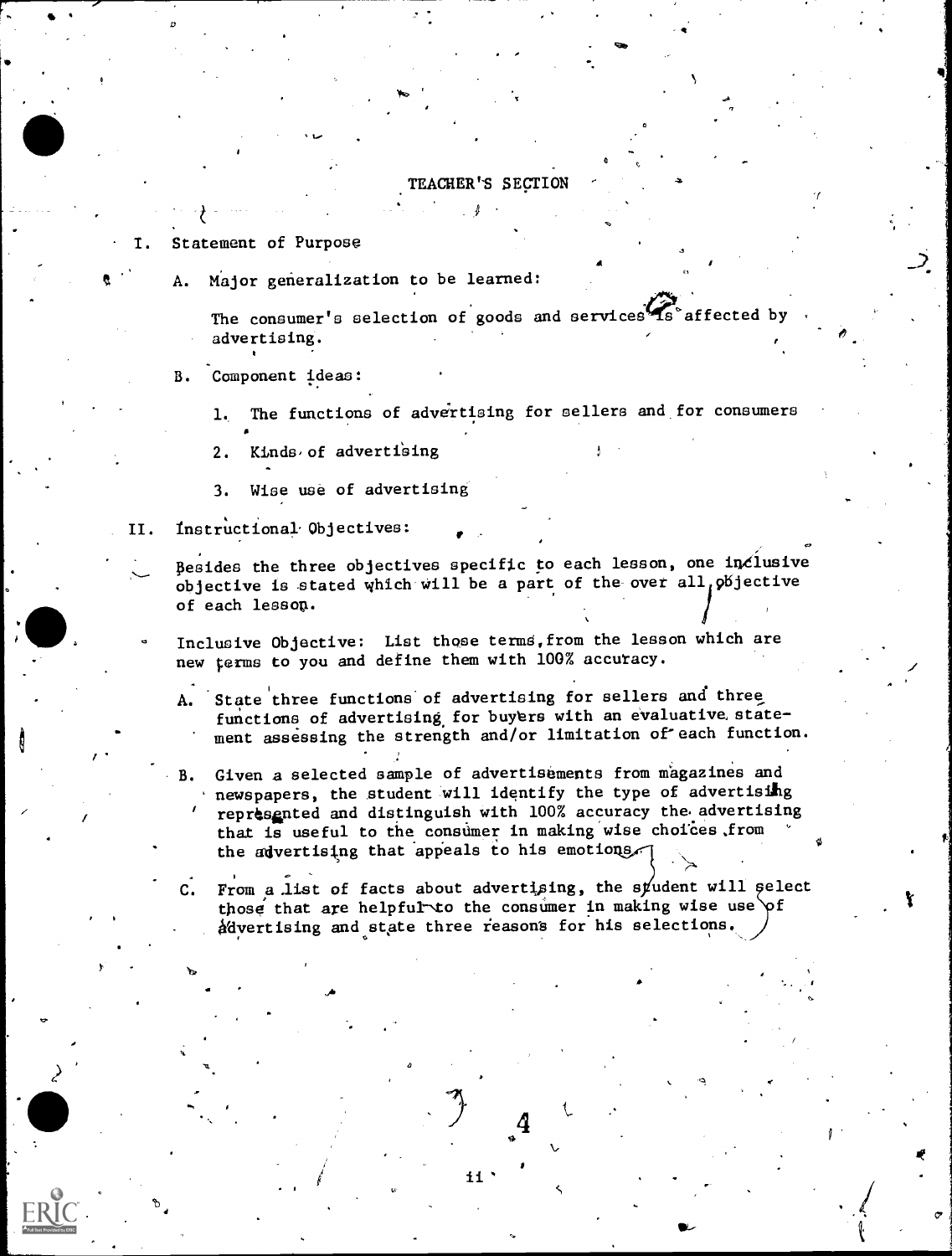#### INSTRUCTIONS TO THE TEACHER

Instructional Approach:

In the several lessons the student will select one or more learning activities that present information relative to the generalization to be learned.

II. Identification of the Learners:

This HELP is developed for average ninth grade students.

This unit is designed to help students develop an awareness of the conscious and unconseious affects advertising has on his buying practices. It may be used generally to help students Understand advertising appeal and its impact, or it may be used in relation to specific areas of consumer buying such as clothing, food, small appliances, home furnishings; and so forth.

III. Special Instructions:

. De"

a

Equipment needed: Tape recorder 16 mm projector film strip projector

B. Materials needed: Textbooks: (The textbooks listed below wgre used as references by the author in developing the, reading selections. These sources are listed here in case you or your students wish to refer to them for further'clarification of a particular idea or concept of advertising.)

> Consumer Economic Problems, Wilson and Eyster. New York: South-Western Publishing Co., 1966.

Consumer Economics, Wilhelms and Heimerl. New York: McGraw-Hill Book Company, Inc., 1959.

C. Media needed: Films: Distributing America's Goods, 11 min., The Pennsylvania State University 'Audio-Visual Services, University Park, Pennsylvania 16802

 $\overline{\phantom{0}}$   $\overline{\phantom{0}}$   $\overline{\phantom{0}}$   $\overline{\phantom{0}}$ 

111

Getting The Facts, 11 min., The Pennsylvania State University Audio-Visual Services, University Park, Pennsylvania<sup>'</sup> 16802.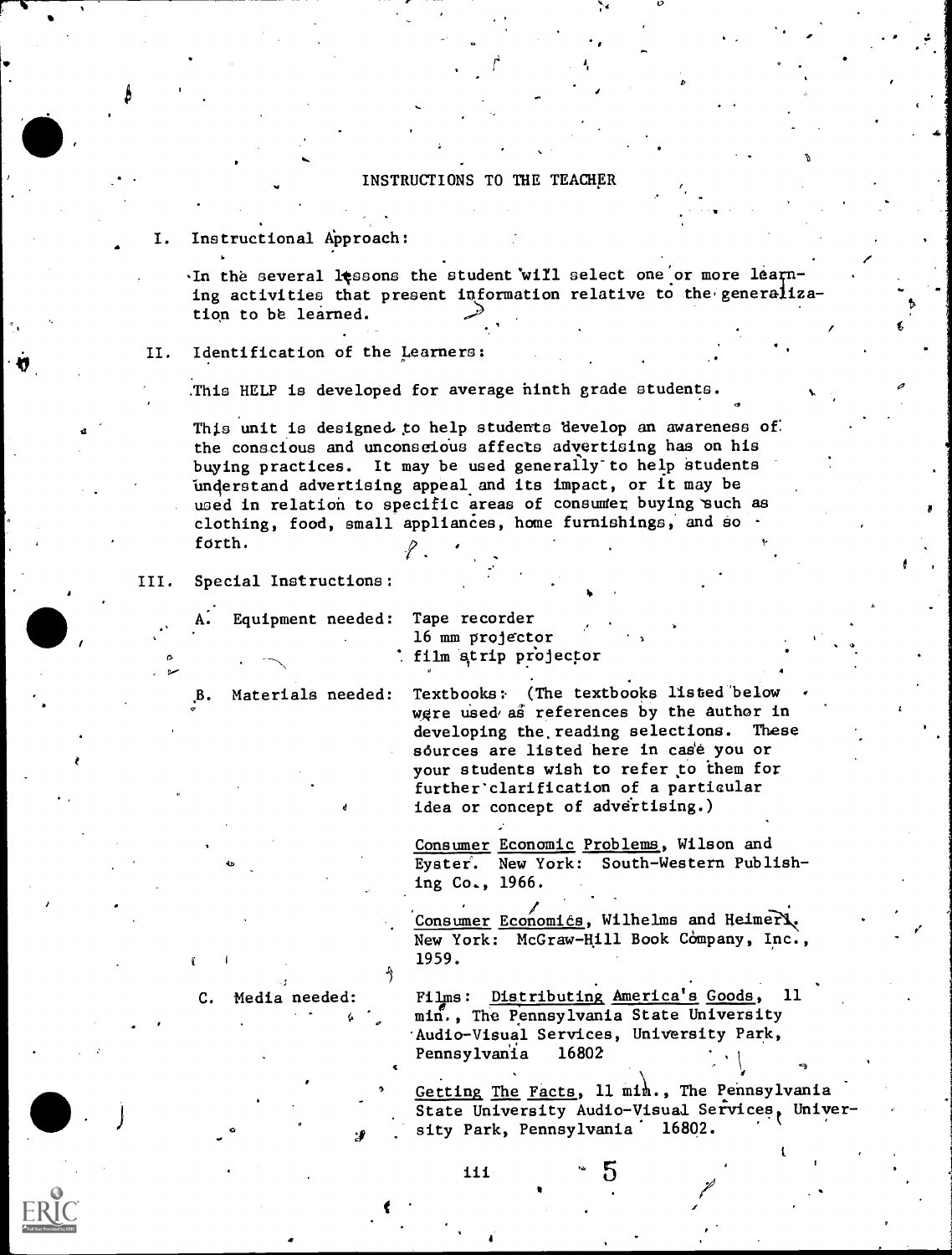."The Role of Consumers, Part II-A--Consumers And "The Pattern bf Pro duction", The Joint Council On Economic Education, 2 West 46th Street., New York, N.Y.

o

'Asscirted advertisements from magazines and newspapers

 $\overrightarrow{10}$ . Instructions for Evaluation:

.<br>• Մահեր

e.7

 $\sim$ 

 $\sim$   $\sim$ 

t and the second second second second second second second second second second second second second second second second second second second second second second second second second second second second second second se

Special Requirements:

ة. 2

You will not need to develop any test items, but you will need to obtain specific examples of advertisements.' "The descriptions of the specific advertisements and sources where they can be located are listed below...Please write the number lightly in pencil on top of the advertisement to correspond' to the test. item for which it has been selected, Part B--Post-Test.

"I charmed my snake-ca*i*ching hubby by losing.79 pounds." Ladies Home Journal, July, 1969, p. 2.

or

"I'd probably never be married now If I hadn<sup>T</sup>t lost 49 pounds." Look, June 10, 1969, p. 91.

"Does she.......or doesn't she?" Family Circle, March, 1970, p. 1. Ladies Home Journal, may, 1969, p. 1. or June, 1969, p. 19. Look, November 18, 1969, p. 53. W<u>oman's</u> Day, Décember, 1969, p.

rogen van de volt van de volt van de volt van de volt van de volt van de volt van de volt van de volt van de v<br>Verdrag van de volt van de volt van de volt van de volt van de volt van de volt van de volt van de volt van de

A

3. (A) "There is a cigarette for the two of you."  $\overline{\text{life}}$ , November 7, 1969--back cover. Look, November 18, 1969, p. 13.

 $\chi$ B) "Tell someone you like.... Ladies Home Journal, July, 1969, p. 35. Look, November 18, 1969, p. 72.

) / Insurance advertisements Newsweek, February 16, 1970, p. 43. or March 2, 1970, p. 2. Look, November 18, 1969, p. 14, or p. 45. The New Yorker, February 7, 1970, Inside back cover.

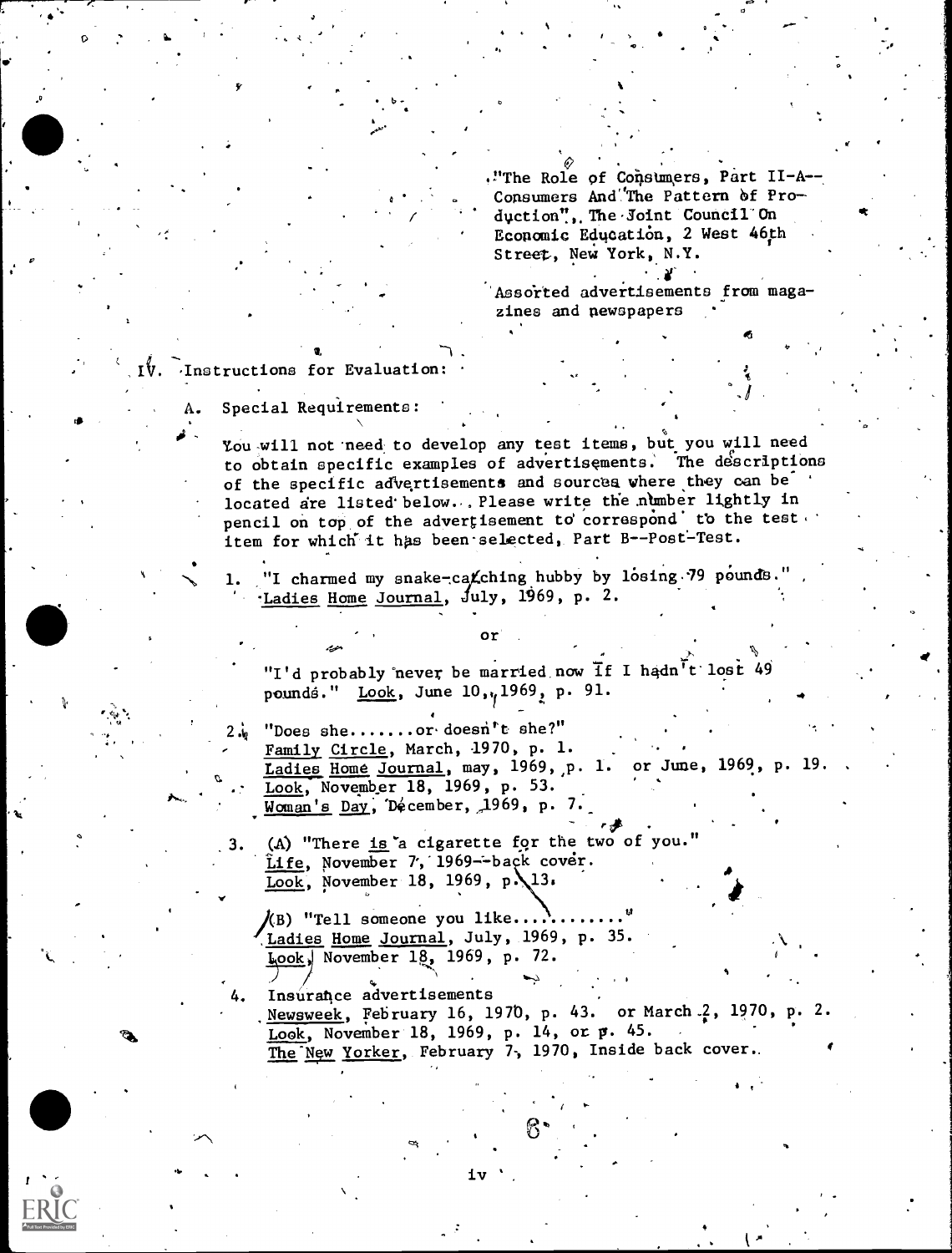#### B.0 Test Keys:

 $\bullet$   $\bullet$   $\circ$   $\bullet$ 

 $\mathcal{C}^{(n)}$  is a set of  $\mathcal{C}^{(n)}$ 

|      |                      | Pre-Test Key |      |      |  |
|------|----------------------|--------------|------|------|--|
|      |                      |              |      |      |  |
| Part |                      |              |      |      |  |
|      | 1. C                 |              | 6.   | C, S |  |
|      |                      |              |      | S    |  |
|      |                      |              | ∙8∙` |      |  |
| ٠    |                      |              | У.   | c,s  |  |
|      | c.s<br>$\sim$ $\sim$ |              | 10.  | C    |  |

s,

<sup>I</sup> .

#### Part B:

.

1. To sell goods and services.<br>2. Gasoline, oil

Gasoline, oil Travel Magazines, books, records Clothing Foods, soft drinks, coffee Alcoholic beverages

Equipment for the home Insurance

Automobiles

Drugs; soaps, cosmetics

Rubber goods, tires Tobacco<sup>.</sup>

Industrial chemicals Industrial machinery

Paper, plastic goods

3. How to get peoples' attention.

4. It depends. Usually the cost of advertising is included in the cost of goods and services. If a product makes its major appeal as being "exclusive", its price will be generally high even though it may not be "any better" than a lower priced good or service of the same type. However, if a product is particularly successful and the demand for it is high, mass production of it will generally increase, also producing a decrease in its price.

Part C:

 $\bullet$  transfer

1. Testimonial  $\tau$  When an individual--sometimes a very well-known person--endorses a product through statements about the product.  $\sqrt{ }$ 

2. Institutional advertisement - This kind of advertisement is not aimed at a specific product. A pleasant feeling

is trying to be created toward a particular institutionbusiness firm, industry  $\prec$  by mentioning positive. assets about the institution.

 $\begin{bmatrix} 7 \\ 7 \end{bmatrix}$ 

 $v \sim$   $v \sim$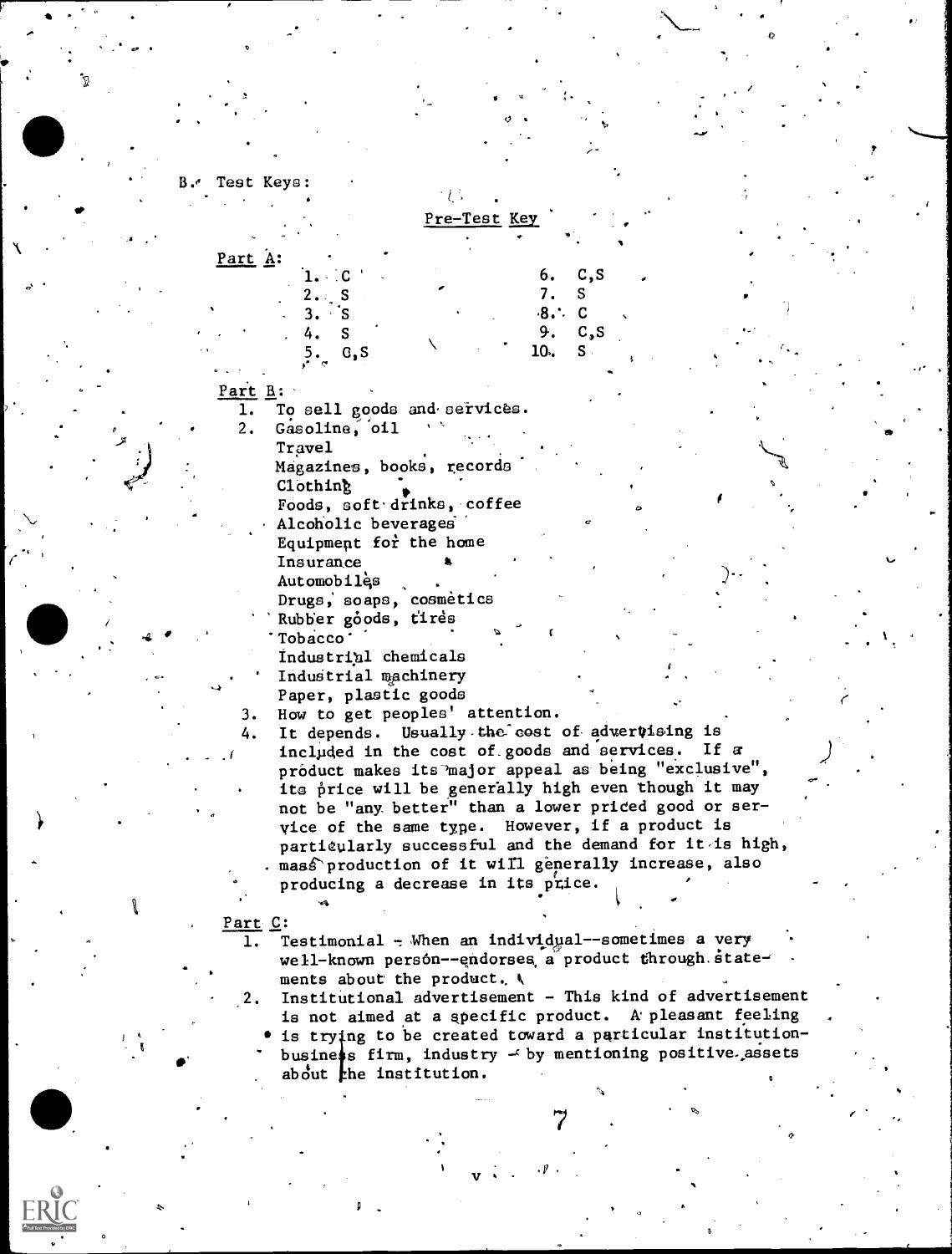3. Differentiation advertising - An advertisement  $\mu$ sed to emphasize "something special" about g.product that makes it outstanding from products of its variety. 4. Demand - Changing a possible want into a need, creating the desire for a particular good or service. This is the object of advertising.

|         |             | Post-Test Key                                         |
|---------|-------------|-------------------------------------------------------|
|         |             |                                                       |
| Part A: |             |                                                       |
|         | Θ           | 9.                                                    |
| 2.      | $\ddot{}$   | 10.<br>V)                                             |
| 3.      | $\ddotmark$ | 11.<br>0                                              |
| 4.      | $+$         | 12.<br>$\ddot{}$                                      |
| 5.0     |             | 13.<br>$\div$                                         |
| $6.7 +$ |             | 14.<br>$+$                                            |
| 7.      |             | 15.<br>┿                                              |
| 8.      | $\Omega$    |                                                       |
|         |             |                                                       |
| Part B: |             |                                                       |
| 1.      | a)          | $Test$ montal $\cdot$                                 |
|         | b)          | The appeal is toward good looks by losing weight.     |
|         | C)          | "Does the person actually believe what he is saying?" |
|         |             |                                                       |
|         |             | "Does the person know what he is taiking about?"      |
| 2.      |             | Differential                                          |
|         | a)          |                                                       |
|         | b)          | To become young, and alive, and to enjoy life         |
|         |             | again by changing your hair color.                    |
|         | c)          | The "naturalness" of the product.                     |
| 3.      | a)          | Offers something that can be shared by both sexes.    |
|         | b)          | "Gas-trap-filter"--reduces the danger of cigarette    |
|         |             | smoking to personal health.                           |
|         |             | Security                                              |



 $\cup$   $\cdots$ 

r

vi

O

 $\Theta$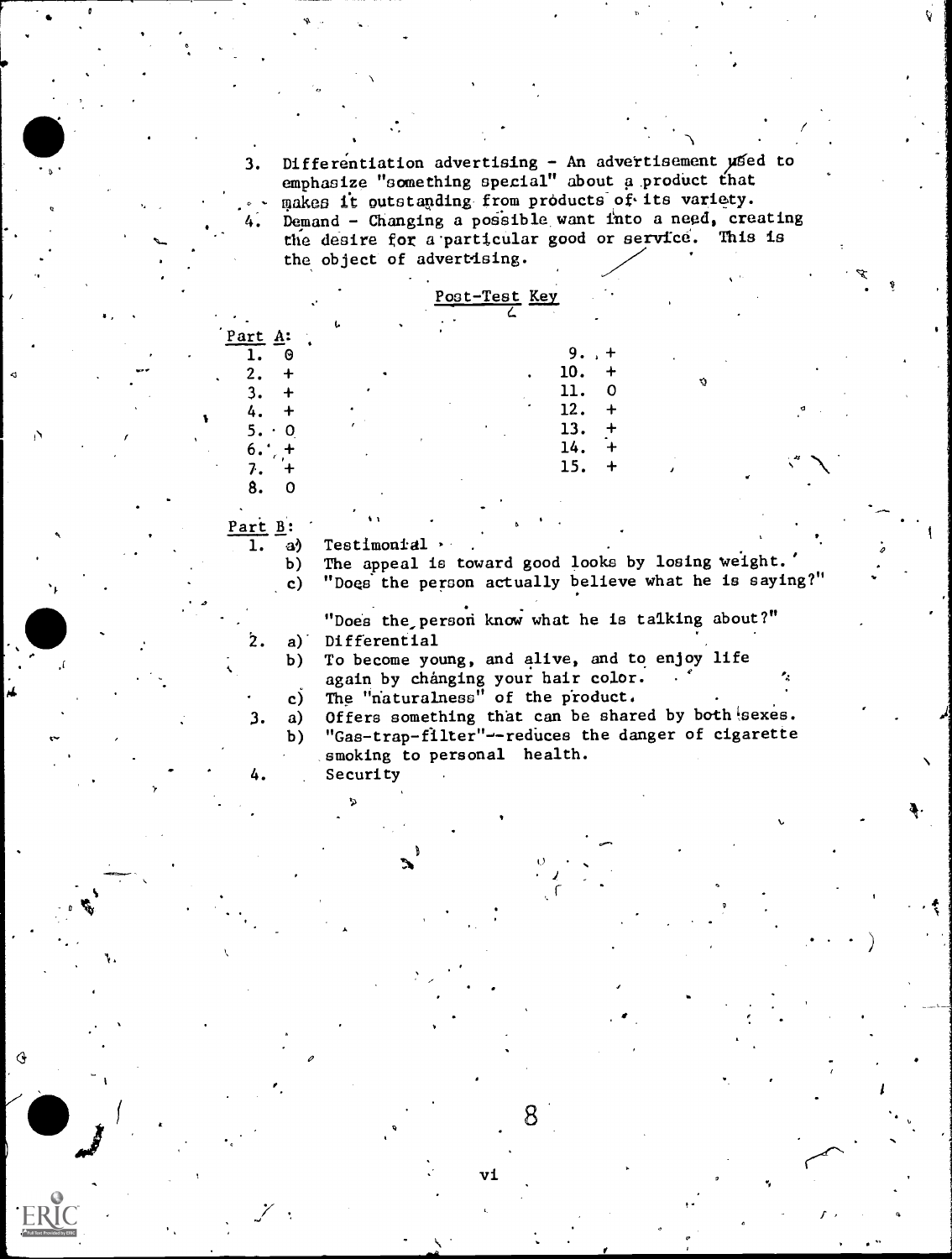## POST-TEST

 $\mathbf{v}$  and  $\mathbf{v}$ 

| Purpose:           |     | The purpose of this test is to evaluate your understand-<br>ing of the affect that advertising has on influencing<br>consumer decisions; and to see if your knowledge in<br>this, particular area has improved since you tooly the<br>Pre-Test. |     |
|--------------------|-----|-------------------------------------------------------------------------------------------------------------------------------------------------------------------------------------------------------------------------------------------------|-----|
| Instructions:      | ı.  | Carefully read and follow the directions, for each<br>part.                                                                                                                                                                                     |     |
|                    |     | 2. When you have completed the test, take it to your<br>teacher to check the results.                                                                                                                                                           |     |
|                    | 3.  | Discuss with her the progress you made by undertaking<br>the activities in the HELP.                                                                                                                                                            |     |
| Body, of the Test: |     |                                                                                                                                                                                                                                                 |     |
|                    |     | Part A: True and False: Place a plus (+) before the statement if it<br>is true and a zero (0) before the statement if it is false                                                                                                               |     |
|                    | ı.  | The ultimate goal of advertising is to acquaint the<br>consumer with new products that are on the market.                                                                                                                                       | μф. |
|                    | 2.  | Advertising helps make mass production possible.                                                                                                                                                                                                |     |
|                    | 3.  | Advertising has educational benefits.                                                                                                                                                                                                           |     |
|                    | 4.  | If it were not for advertising, newspapers and<br>magazines would probably increase in cost.                                                                                                                                                    |     |
|                    | 5.  | The food industry ranks high in advertising expendi-<br>tures as compared to tobacco and alcoholic beverages.                                                                                                                                   |     |
|                    | 6.  | "Best soap I ever used" is an example of a testimonial.                                                                                                                                                                                         |     |
|                    | 7.  | The consumer actually controls the type of adver-<br>tising by the type $h\phi$ responds to.                                                                                                                                                    |     |
| ٥ŗ                 | 8.  | From the standpoint $\phi$ sellers, advertising is<br>primarily a medium of exchange.                                                                                                                                                           |     |
|                    | 9.  | One purpose of advertising from the selling stand-<br>point is to develop familiarity and a favorable image<br>of a particular good or service.                                                                                                 |     |
|                    | 10. | Creating the image of a "product of Distinction" is<br>an aim of advertising for sellers.                                                                                                                                                       |     |
|                    |     |                                                                                                                                                                                                                                                 |     |

 $vii$ .

co.

Q.

E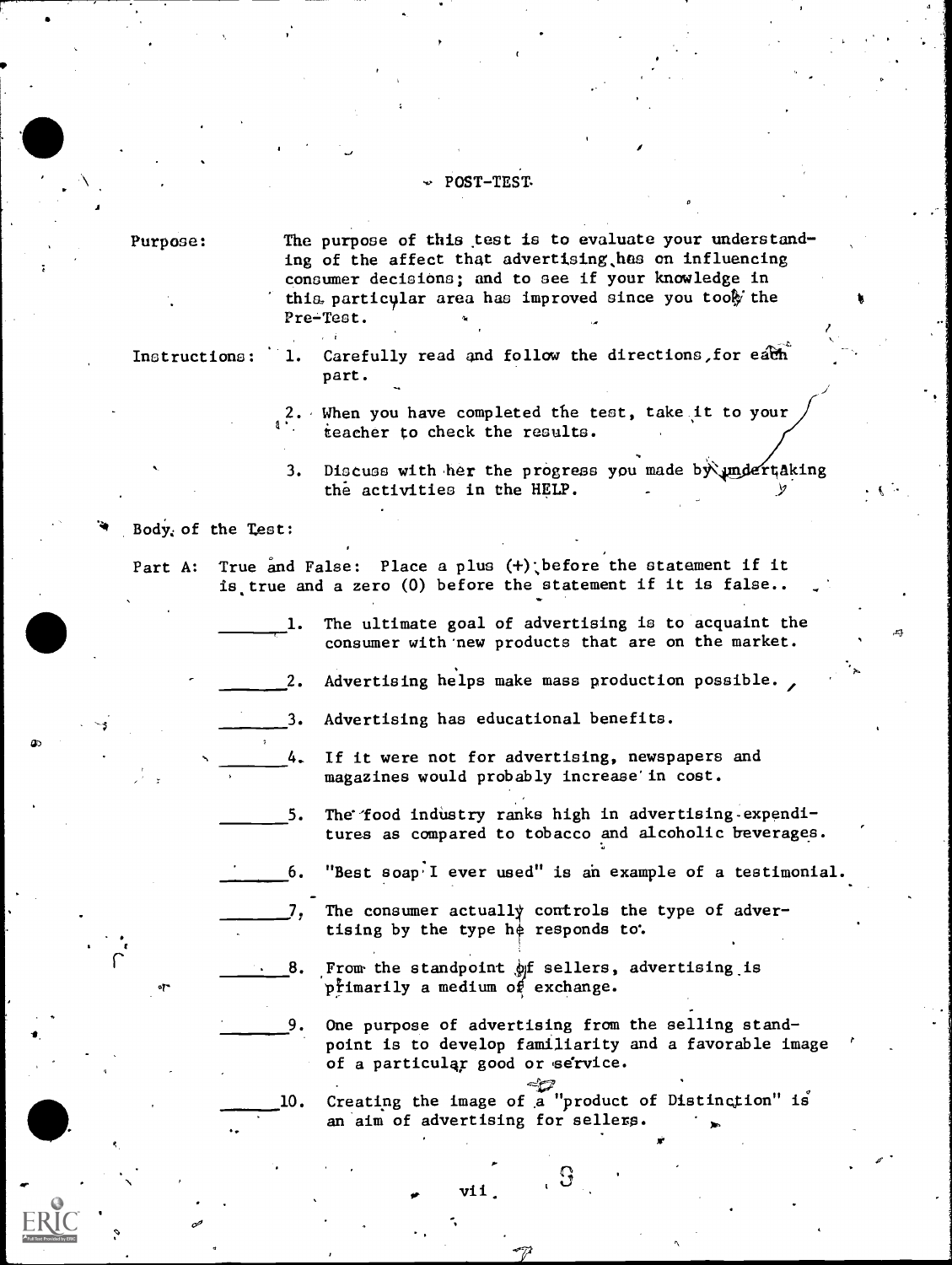- 11. Testimonial advertisements are not aimed at immediate sales.
- 12. The practice of having goods and services identifiable by trademarks, slogans and brand names is beneficial to shoppers.
- 13. In order to'sell a product, advertisers must first get the attention of consumers.
	- 14. The American people are consuming more goods rather than producing more goods.

15. Advertising is often criticized as being misleading.

- Part B: Identification and Short Answer: Identify the following advertisements and answer the questions directed to each particular example.
	- 1. a) What is the type of advertisement this represents?
		- b) What attention-getting device is used?
		- c), What two questions could you ask yourself to actually find out if this advertisement is valid?
	- 2. a) What is the type of advertising this example represents?
		- b) By what methods are your emotions played upon?

 $\sigma$ 

c) What factors are introduced for a customer's preferring their product?

 $\checkmark$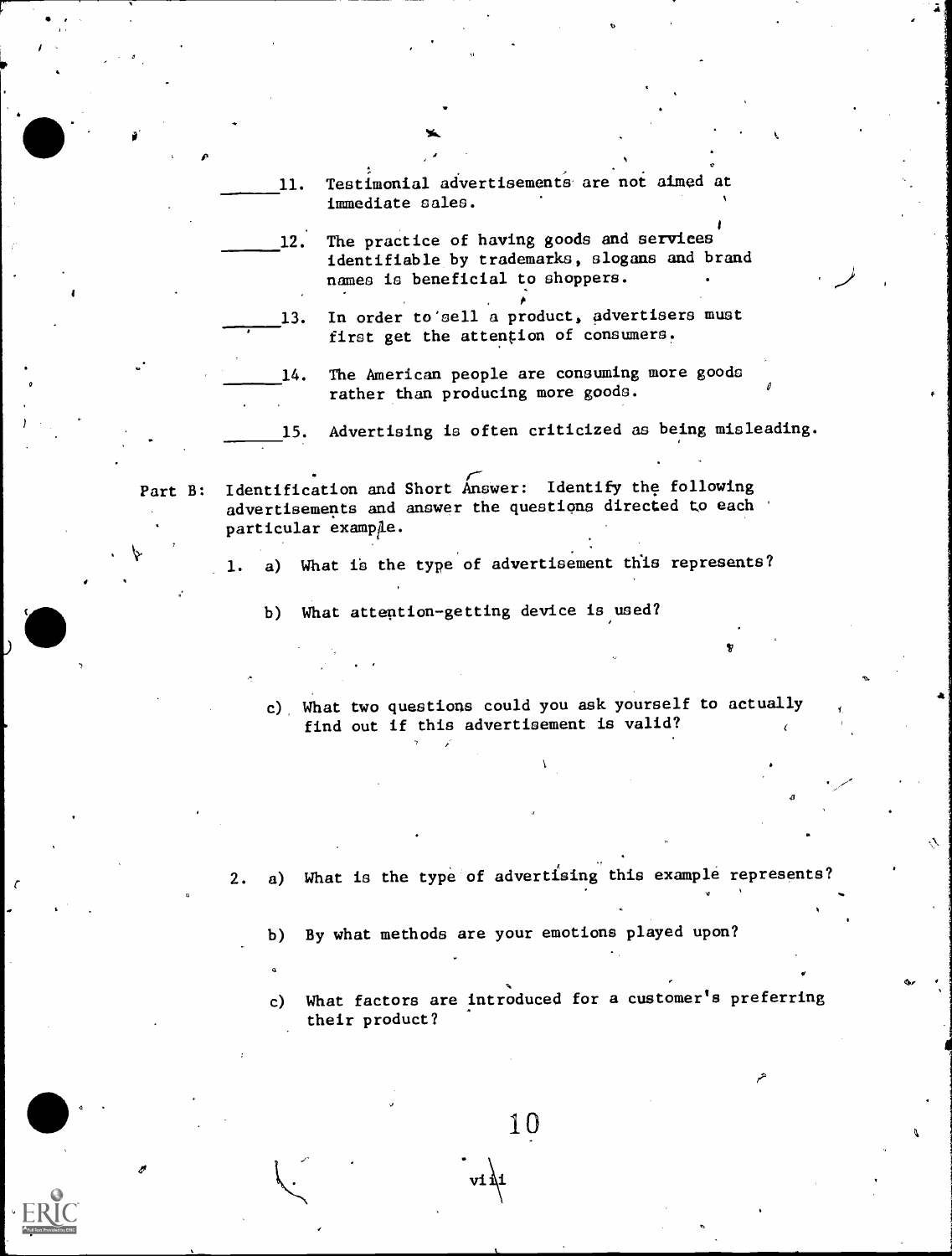- 3. Pictures 3A and 3B are advertisements of two similar types  $\frac{1}{b}$ of cigarettes.
	- a) What technique is employed in advertisement A-55 makeit seem unique?
	- b) What points are played up in advertisement B to make that cigarette deem special?

4.' What emotional factor is stressed in this advertisement?

S.

ı

 $\nabla$ 

K

ix

1i

L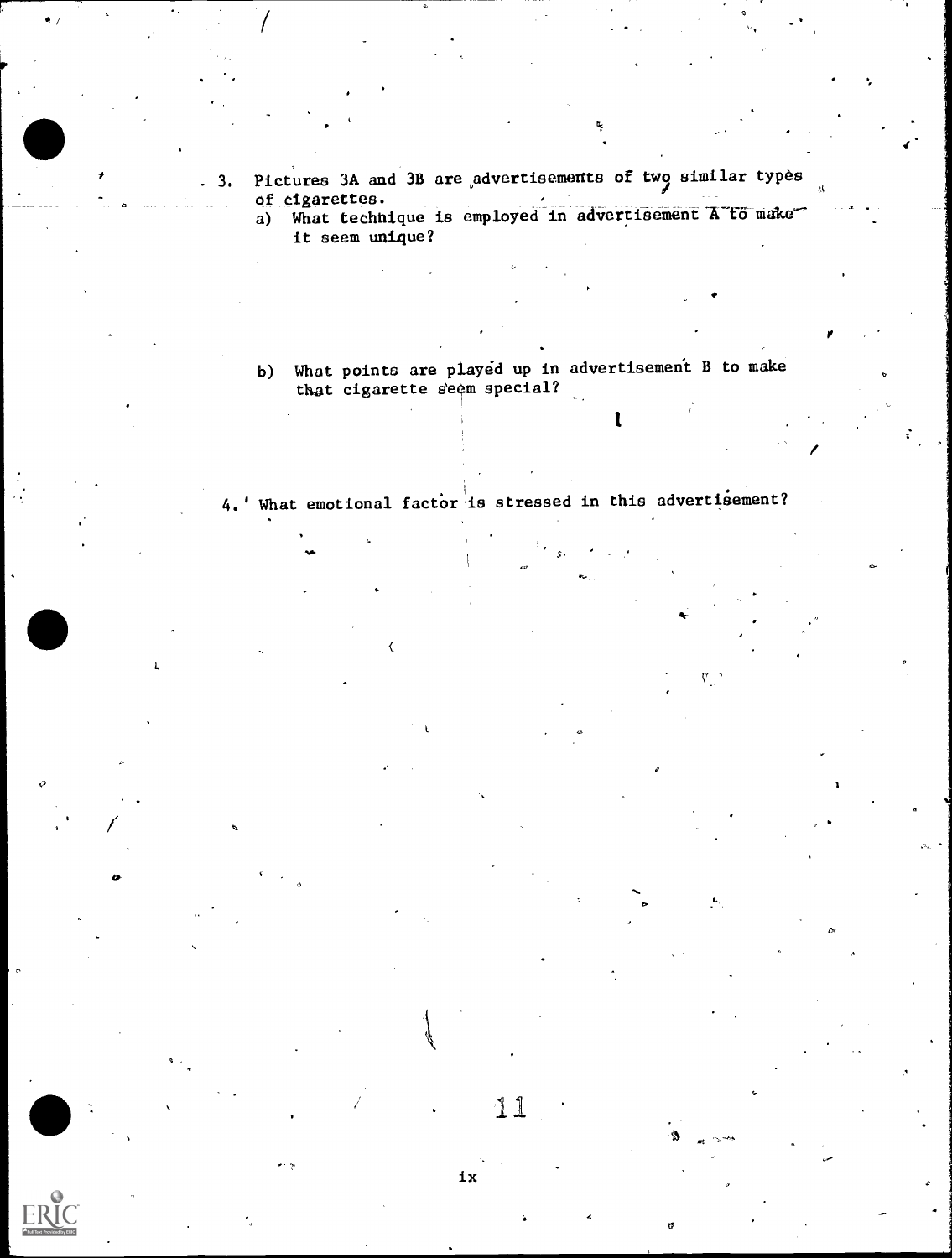### THIS SECTION FOR STUDENT USE

.

### Advertising Appeal

CONSUMER BUYING AS INFLUENCED BY ADVERTISING

Žφ,

 $\overbrace{\text{ERIC}}^\text{Quillist E}\xspace_{\text{Prouldist EycHole}}$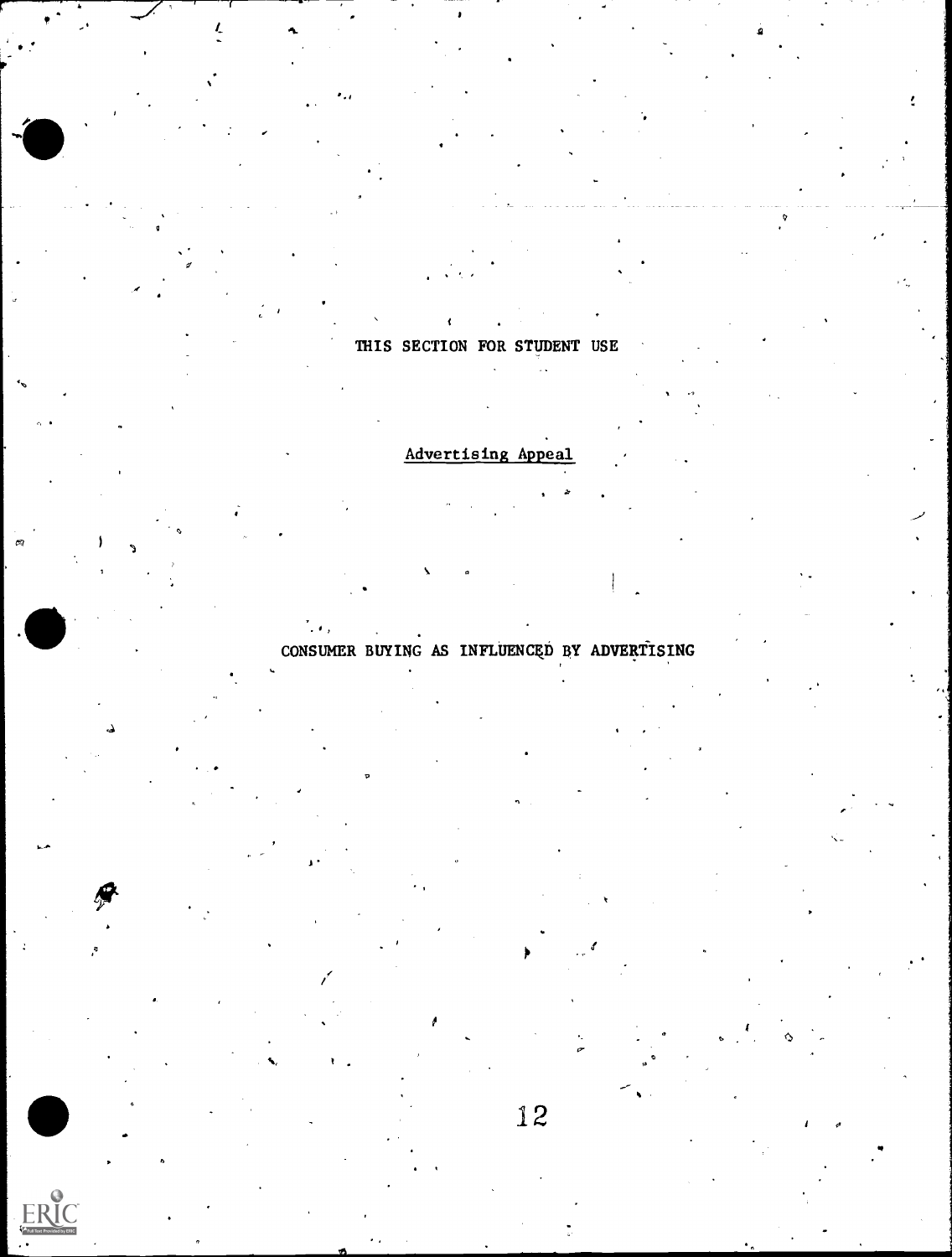#### LEARNING OBJECTIVES

 $1.11$ 

Gr.

1

 $\circledcirc$ 

Each one of us is constantly exposed'to some form of advertising, whether we are actually aware 'of it or not. Billboards, radio, television, newspapers and magazines are just some of the methods of transmitting advertisements of goods and services to consumers. Some of the advertisements are subtle in effect and others are more straight-forward; and each individual, possessing his own set of wants, needs, and values, will respond to varying types of advertisements differently.

Advertisements can be amusing, informative, misleading, entertaining, descriptive, stimulating. Many are the varieties and diversified are the effects. But no matter what impact or impression advertising arouses in consumers, the ultimate goal of all advertising is the same-to sell goods and services,

To be an informed and wise buyer, the consumer should possess some knowledge of the functions and uses of advertising.

The lessons in this unit, therefore, are designed to help you become. better informed on the functions and uses of advertising. At the com-, bletion of this HELP you should be able to successfully accomplish the. following learning objectives:

Inclusive Objective: List those terms from the lesson that are new terms to you and define 'them with 100% accuracy.

A. State three functions of advertising for sellers and three functions of advertising for buyers with an evaluative statement assessing the strength and/or limitation of each function.

B. Given a selected sample of advertisements from magazines and newspapers, the student will identify the type of advertising represented and distinguish with 100% accuracy the advertising that is useful<sub> $\widehat{v}$ </sub> to the consumer in making wise choices from the advertising that appeals to his emotions.

13

From a list of facts about advertising, the student will select. those that are helpful to the consumer in making wise use of advertising and state three reasons for his selections.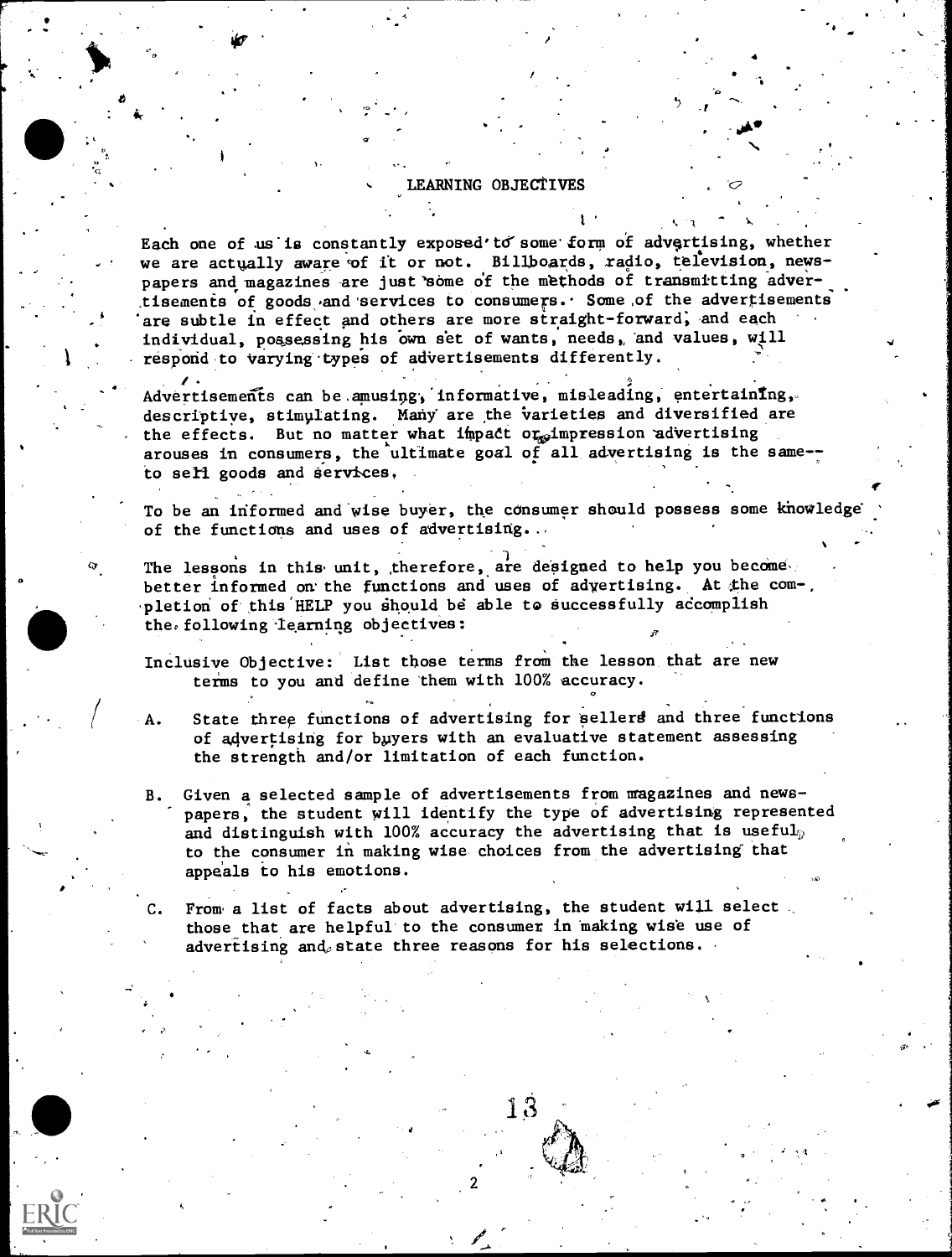#### PRE-TEST'

 $\frac{1}{2}$ 

#### Purpose: . .

. .

G.

This test is designed to help you find out what you already know about the functions, use, and types of advertising to which consumers are exposed; and also to indicate how much of this HELP you should cover in order to reach the objectives of this Learning Package.

Directions:

I'

1. Carefully read and follow the directions for each part.

- 2. When you have finished the test, get the key from your teacher and check your work, marking only those items that are correct.' Place the number of correct answers at the top of the answer sheet.
- 3. Discuss the results with your teacher to decide what procedure you should follow, if you did not answer all the questions correctly?

Body of the Test:

-4.

- Part A: From the list of advertising functions below place a "C" in the blank before the functions that benefit the consumer and place an "S" in the blank before the functions that benefit the seller. If an advertising function benefits both the consumer and the seller, place an "S" and a "C" in the blank before the function
	- 1. Permits comparison of goods and services.
	- 2. From the busihess that is available, receive a greater amount.
	- 3. To educate individuals as to the brands of particular products.
		- Increase respect for a company.
		- 5. To create the awareness of the products available and new products.
		- 6. Essential to the existence of the present American economic system.

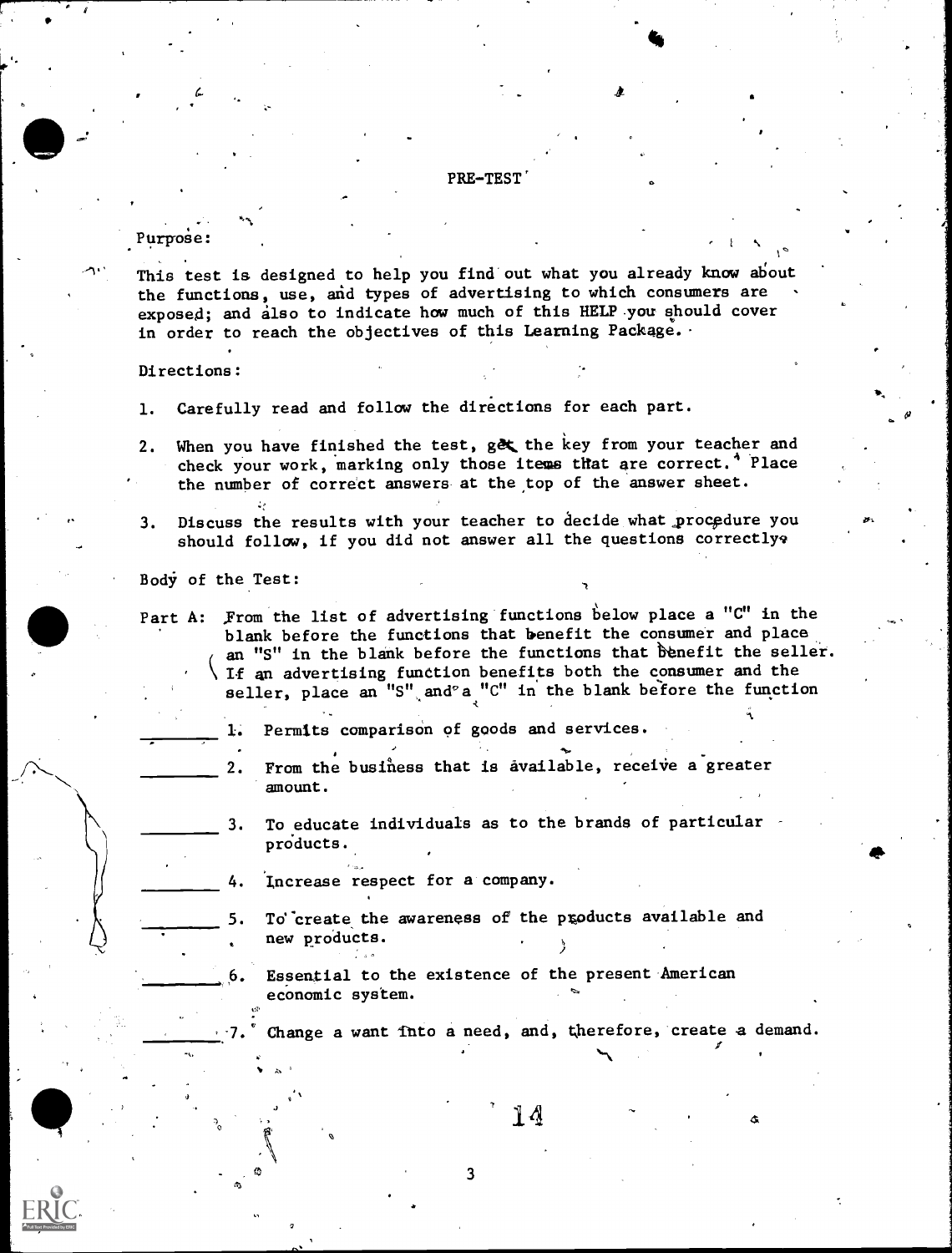|    | 8.        | discriminating shopper. |                                                    | Having available information in order to be a wrse                                                               |  |
|----|-----------|-------------------------|----------------------------------------------------|------------------------------------------------------------------------------------------------------------------|--|
|    | 9.<br>10. | be identified.          |                                                    | To establish a tradename or image by which a product can<br>Create dissatisfaction with ald or present products. |  |
|    | s         |                         |                                                    |                                                                                                                  |  |
|    | Part B:   |                         |                                                    | Short Answer: Answer the following questions as correctly as                                                     |  |
|    |           | you possivly can.       |                                                    |                                                                                                                  |  |
| ı. |           |                         | What is the major objective of advertising?        |                                                                                                                  |  |
|    |           |                         |                                                    |                                                                                                                  |  |
| 2: |           |                         | Name six of the most commonly advertised products. |                                                                                                                  |  |
|    | a)        |                         | d)                                                 |                                                                                                                  |  |
|    | Ы         |                         | e.                                                 |                                                                                                                  |  |
|    | С,        |                         |                                                    |                                                                                                                  |  |

 $\theta$ 

 $\mathbf{r}$  . The set of  $\mathbf{r}$ 

4

 $\sigma$  and  $\sigma$ 

3. Name the most important principle applied to developing a successful advertisement. advertisement.'<br>*a* 

A

4. Does advertising increase the over all cost of goods and services? Explain your answer.

15

o

Ŀ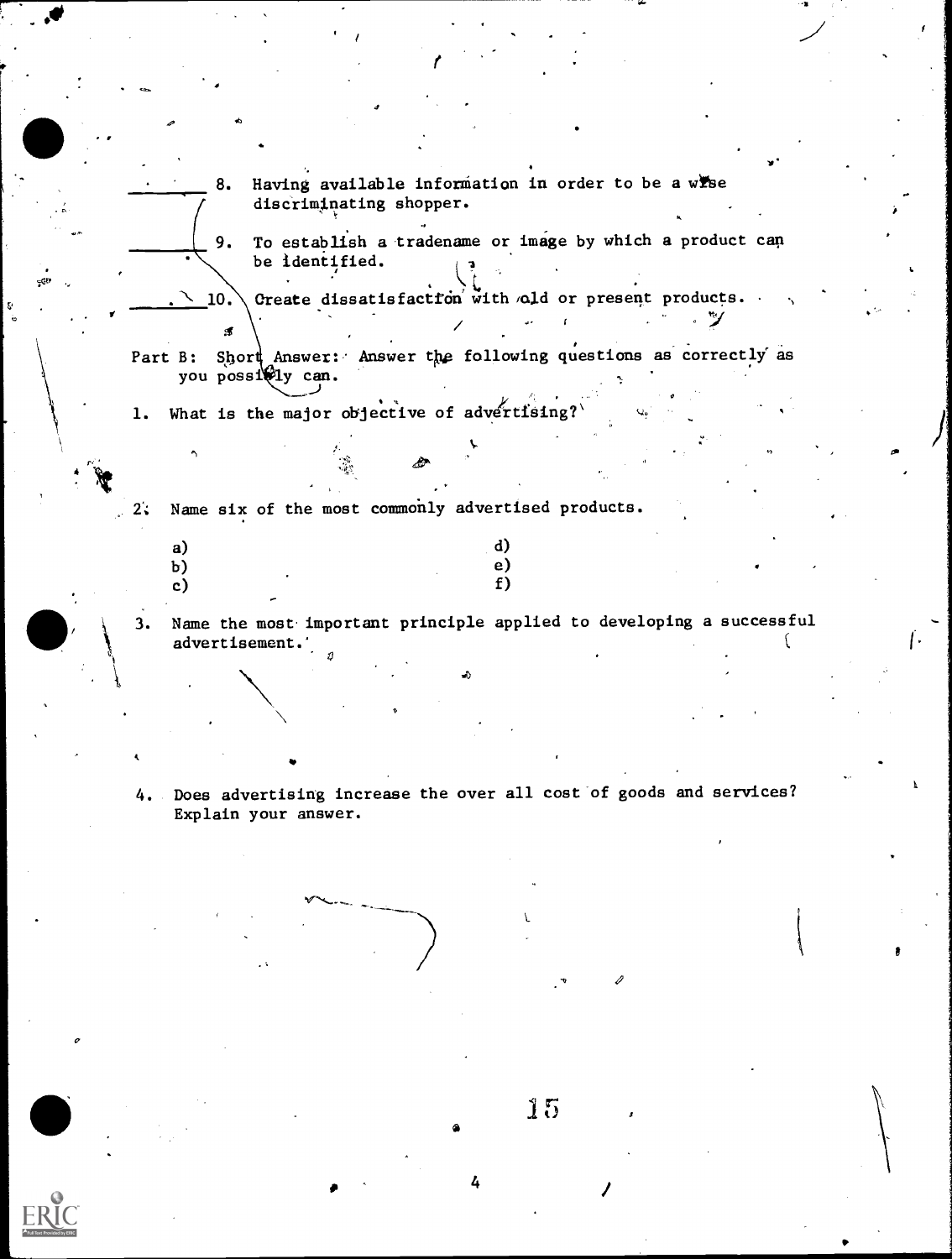art C: Define the following terms as completely as you cans

 $\mathcal{O}$ 

 $\bullet$  0.000  $\bullet$  0.000  $\bullet$  0.000  $\bullet$  0.000  $\bullet$  0.000  $\bullet$  0.000  $\bullet$  0.000  $\bullet$  0.000  $\bullet$  0.000  $\bullet$  0.000  $\bullet$  0.000  $\bullet$  0.000  $\bullet$  0.000  $\bullet$  0.000  $\bullet$  0.000  $\bullet$  0.000  $\bullet$  0.000  $\bullet$  0.000  $\bullet$  0.000  $\bullet$  0.000

 $\sim$ 

 $\frac{16}{9}$ 

5

 $\sim$  0.000  $\sim$ 

ำ

 $1.$  . Testimonial -

e

 $\mathfrak{a}$ 

P<sub>o</sub>

2. Institutional advertisement -

 $\mathcal{A}$  ,

3. Differentiation advertising,  $-$ 

₫

Demand -

 $\overline{\mathbf{C}}$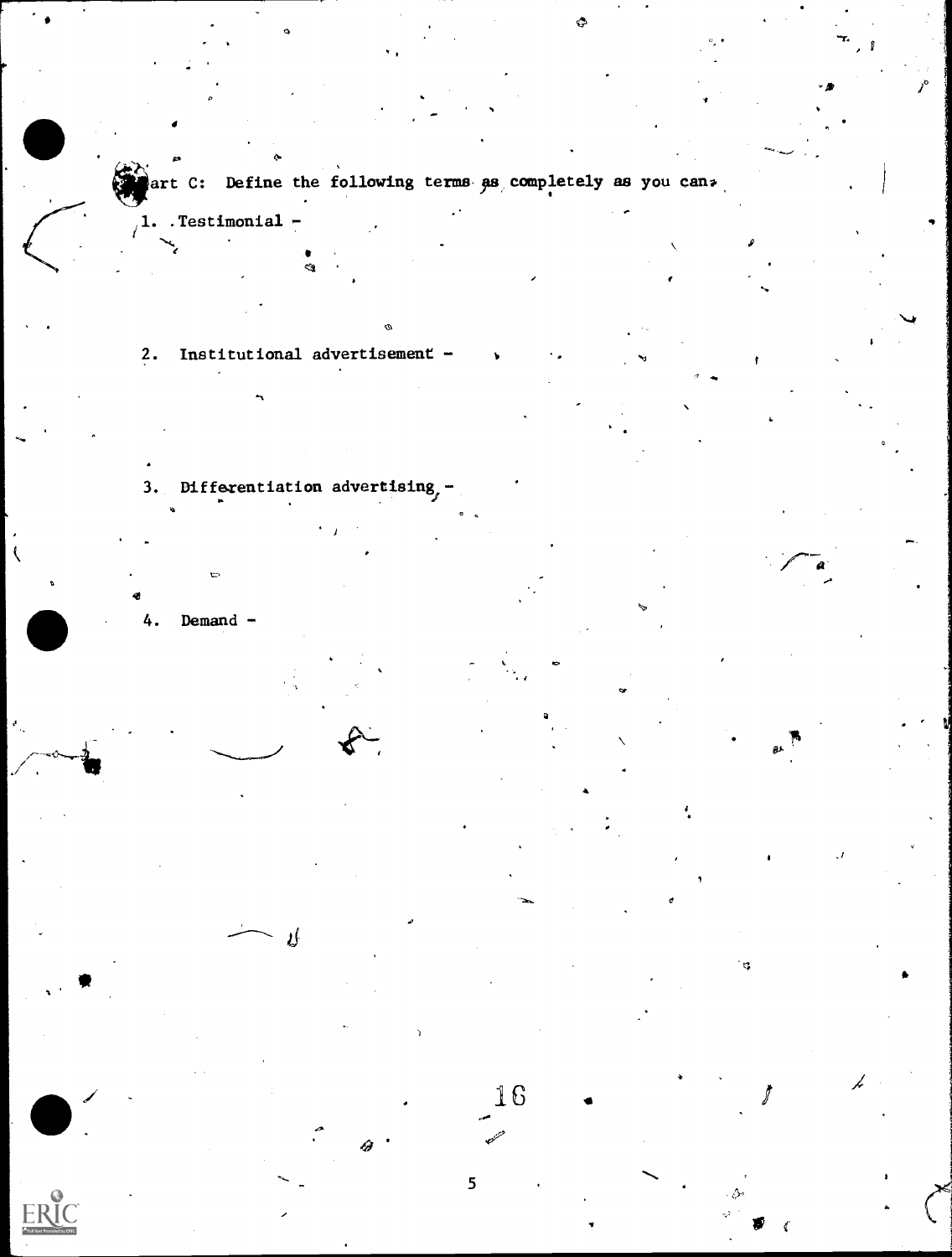#### LESSON I

Component:

N.

The functions of advertising for sellers and for consumers

Objective:

40.

List those terms from the lesson that are new terms to you and define them with 100% accuracy.

State three functions of advertising for sellers and three functions of ady ertising for buyers with an evaluative statement assessing the strength and/or limitation of each function.

-Instructions;

Materials needed: (obtain from your teacher)

16 mm projector

Va

- Assorted examples of advertisements from magazines and newspapers
- 1. You muse do the first learning activity, but you may select .. any or all of the other activities, which you feel necessary to reach the objective.
- 2. Check your progress by taking the self-evaluation test at the end of the lesson.
- 3. When you have completed it, theck your answers with the Test-Key in the back. If you can answer 8 of the questions on the self-evaluatiom, go on to Lesson II. If'you are unable to do this, complete another learning activity in Lesson. I and then take the self-evaluation again. If you can, then answer 8 of the questions correctly, proceed to Lesson II.

#### Learning,Activities:

- 1. Read: There are many functions of advertising for sellers and for consumers, and the wise buyer is aware of these functions.
- ; of all advertising, therefore, is to create a demand in order Advertising actually helps us to enjoy the type"of economic level that exists in today's American society. If there is no demand for a good or service, a business will fail. PCES . only when sales are made that production increases and that jobs and wages increase. Advertising helps to change a want or a need of a consumer into a demand. The ultimate objective to sell goods and services.

6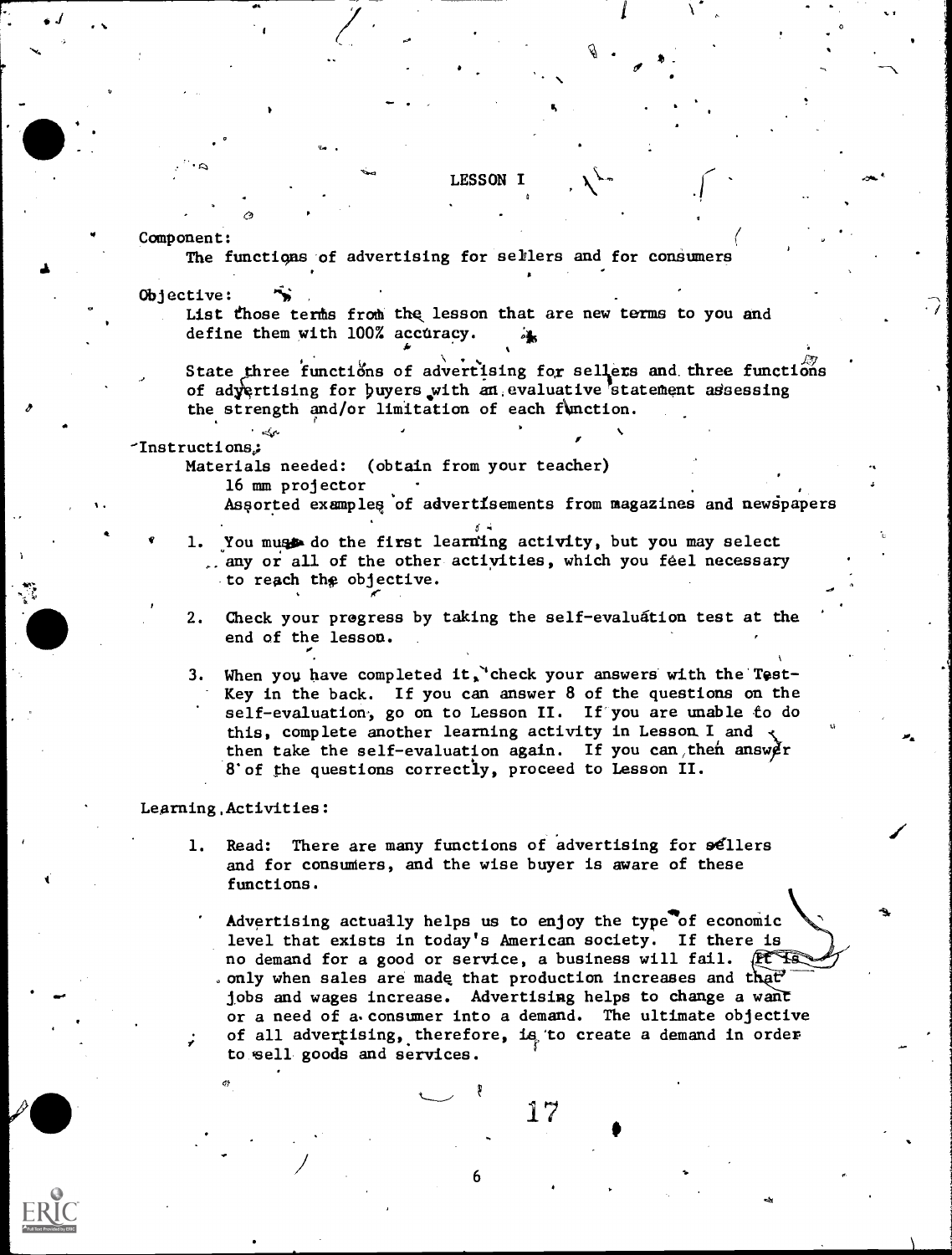Demand for products and services is stimulated in a variety of ways. The advertiser hopes to stimulate the desire for "improved and better" natural wants such as food, clothing, sheltex, as well as to stimulate our emotional wants the desire to be beautiful or masculine, to gain recognition, to do as everyone is doing, to be a unique individual, . to experience love, to be comfortable and stylish, or to be envied.

. . .

 $\sigma$  and  $\sigma$ 

b.

In the early settlement days of our country there was no need for mass production and mass distribution because most products were produced  $a\overline{c}$  home. Today, however, in our complicated consuming society advertising is essential to communicate between sellers and buyers.

There are several primary and important functions of advertising as far as the seller is concerned:

1. To increase buyer-demands by:

- , a) Bringing out  $\mu$ seful information to create acceptance of a new product.
- b) Increasing the use of familiar items.
- c) Creating acceptance of an item previously refused by certain groups of consumers.
- 2. To inform consumers on:

 $\mathcal{A}^{\text{max}}$ 

- a) The satisfaction to be gained by using a particular  $\mathbf{p}$  induct or service.
- b) The use of goods and services.
- c) \ The advantages \of using certain brandname or types of products  $\hat{\omega}$
- 3. To inform buyers about "new" preducts and changes in the old products. 4. To let those consumers know Naat/goods are available, who wouldn't
	- , know without advertising.
- 5. To establish consumer preference for certain products or brands, so that comparative pricing of products can be made.
- 6. To increase distribution,,creating lower cost items.

7. To create an "image or slogan" for items.

- 8. To develop admiration for a business corporation.
- 9. To obtain more business.
- 10. To cause more frequent use of one product over another product-sugar as compared to artificial sweetners.

Many critics feel that advertising is not hecessary. Nevertheless, as with all ideas and items, there are positive and negative points to consider. "The three major areas of critteism of advertising are that it causes discontent, brings about unwise decisions, and increases prices. A well-informed consumer need not be discontent if he is unable to afford high priced luxury items, for he may gain greater satisfaction in satisfying needs on a simpler basis. Advertising costs are often included in the over all price of a product, but as mass production and mass distribution increase through advertising, the cost of goods and services may actually decrease. Companies that advertise in



 $\begin{array}{c} 18 \\ 7 \end{array}$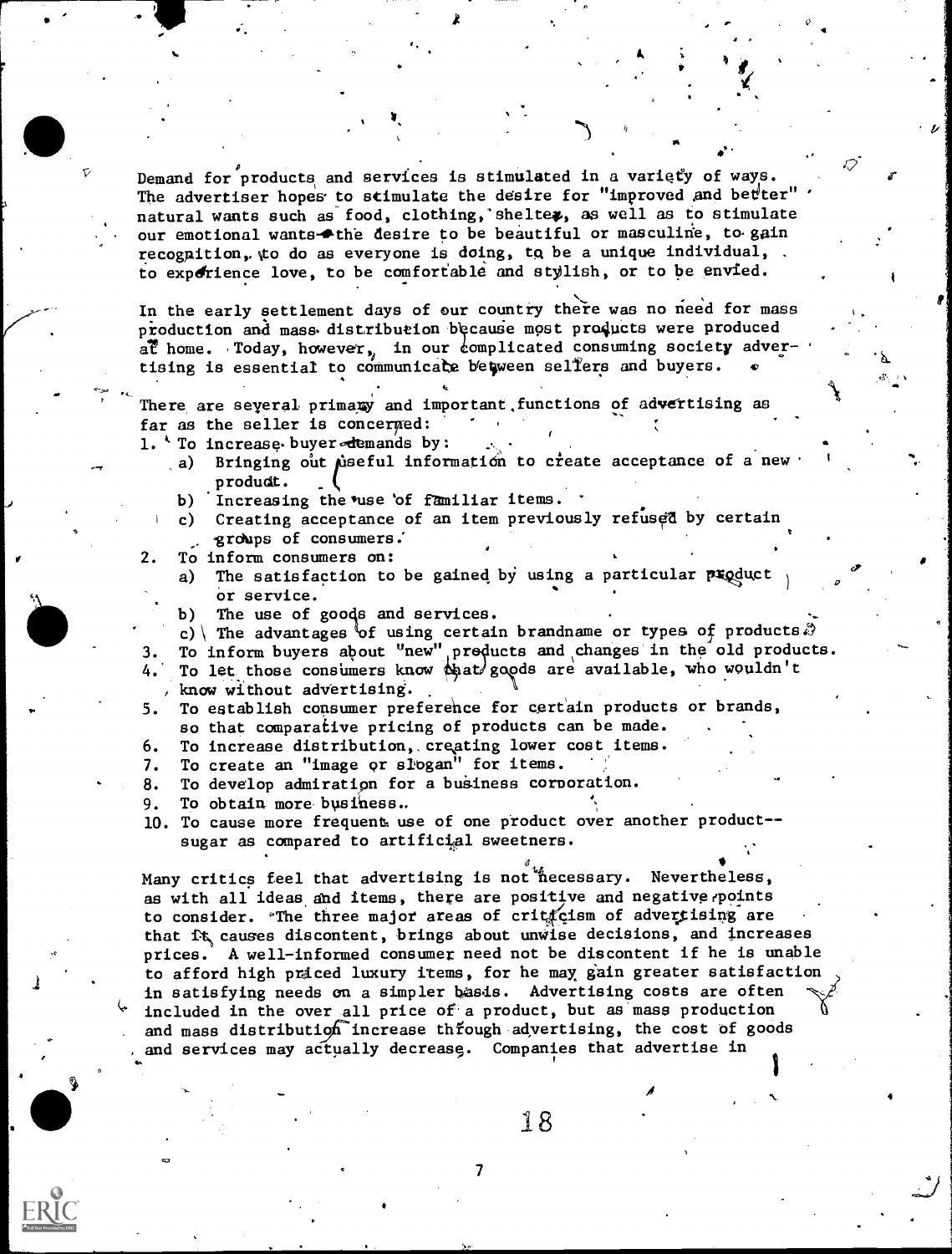$\sim$  magazines and newspapers are actually helping to reduce the cost of the  $^*$ magazine or newspaper paid by consumers. It is approximated that the .' y insurance industry spends the least on\advertising and that the tobacco manufapturers rank first with the alcoholic beverage industry ranking second. Below is a list of the 15 most advertised products as determined

by the editors of Consumer Economics. Automobiles Foods, soft drinks Soaps, drugs, cosmetics Tobacco-Alcoholic-beverages Home .equipment' Clothing Industrial machinery

 $\mathbf{I}$ .

 $\mathbf{d} = \mathbf{d} \times \mathbf{d}$ 

. Gasoline, oi ${\mathfrak T}$ Itubber goods; tires Chemicals Travel . Paper, plastic goods Magazines, books Insurance

 $\sim$  4

%,

There are several functions that advertising serves for consumers. 1. Our standard of living has actually been ele'vated by .the

educational benefits of qdvertising. The food industry is a prime{ example. Citrus fruits, for instance, were not purchaaed with any great frequency until their nutrition $a_1$  value was greatly emphasized. Advertising acquaints buyers with new products and their uses. Advertising can be used as a powerful tool to promote better living conditions--the preservation of natural resources being a good  $\epsilon$ example.

Advertising has economic benefits for consumers also.  $\sqrt{T}$  rough demand and increased production many services and products are made available at reasonable prices.\_

1. View the film: Distributing America's Goods

- 2. a) From five magazines (Mad, Glamour, Cosmopolitan, Seventeen, Co-Ed) and any other magazines of your choice, make a list of all the titles and terms that appeal to human emotions and a list of titles and terms that appeal to natural wants.
	- B) After compiling these two lists, analyze their value and  $\varnothing$ functional usefulness to consumers.  $\overline{\mathcal{Q}}$  and  $\overline{\mathcal{Q}}$
- Locate advertisements in newspapers and magazines that you read frequently that contain a) sex appeal b) luxury appeal c) health appeal d) beauty or masculinity appéal. Paste these advertisements on construction paper and  $b$   $p$ iefly describe the manner in which the appeal is emphasized. With the consent of your teacher use these advertisement  $g'$  you found and their descriptions to make a bulletin board,
- 4. Interview the manager or owner of  $\cancel{A}$  local department store or grocery store, or other local business establishment that



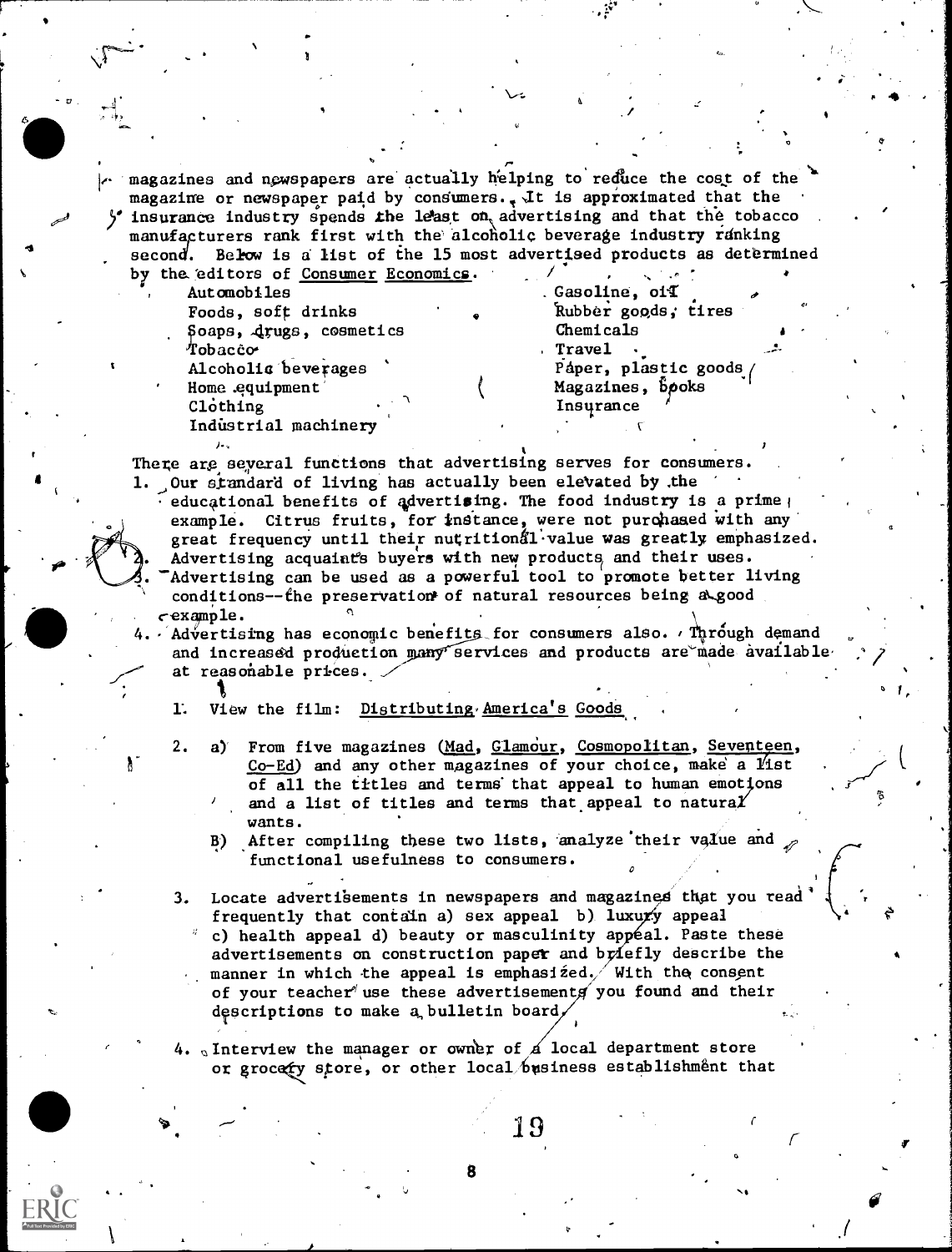adventises to obtain the following information:

r

 $\epsilon$ 

a) Media used for advertising -- radio, television, newspaper....

 $\bullet$  . The set of the set of the set of the set of the set of the set of the set of the set of the set of the set of the set of the set of the set of the set of the set of the set of the set of the set of the set of the s

 $\frac{1}{2}$  .  $\frac{1}{2}$  .  $\frac{1}{2}$ 

.  $\mathcal{L}$ 

o a contra a contra a contra a contra a contra a contra a contra a contra a contra a contra a contra a contra

4

 $\overline{\phantom{a}}$ 

b) Manner used to arouse attention

c) The particular functions the advertising serves

.  $\frac{1}{2}$   $\frac{1}{2}$   $\frac{1}{2}$   $\frac{1}{2}$   $\frac{1}{2}$   $\frac{1}{2}$   $\frac{1}{2}$   $\frac{1}{2}$   $\frac{1}{2}$   $\frac{1}{2}$   $\frac{1}{2}$   $\frac{1}{2}$   $\frac{1}{2}$   $\frac{1}{2}$   $\frac{1}{2}$   $\frac{1}{2}$   $\frac{1}{2}$   $\frac{1}{2}$   $\frac{1}{2}$   $\frac{1}{2}$   $\frac{1}{2}$   $\frac{1}{2}$ 

Be\sure to conduct your interview when the store is not busy. Introduce yourself and explain the nature of the assignment before beginning the interview.

. Self-Evaluation Test:

 $k_{\rm F}$  and  $k_{\rm F}$ 

Directions: Complete the following crossword puzzle.

#### Down:

1.' Criticism of advertising

 $\sqrt{2}$ 

- 2. An increase in the need of a product to be essential<br>3. Industry that is part of the list of high ranking ad-
- Industry that is part of the list of high ranking advertisers
- 4. Type of economic society we now live in
- 5. Industry that spends the most for advertising

#### Across:

- 1. Benefit of advertising to consumers
- 2. Permits comparison of products by buyers
- 3. Increases the development of more and better products .
- 4. What happens to consumer prices through mass production

9

4

 $\tilde{\mathbf{r}}$ 

2 0-

5. Objective of advertising



 $\bm{\tau}$ 

 $\omega_{\rm{max}} = \frac{1}{2}$ 

 $\blacksquare$ 

 $A^p$  .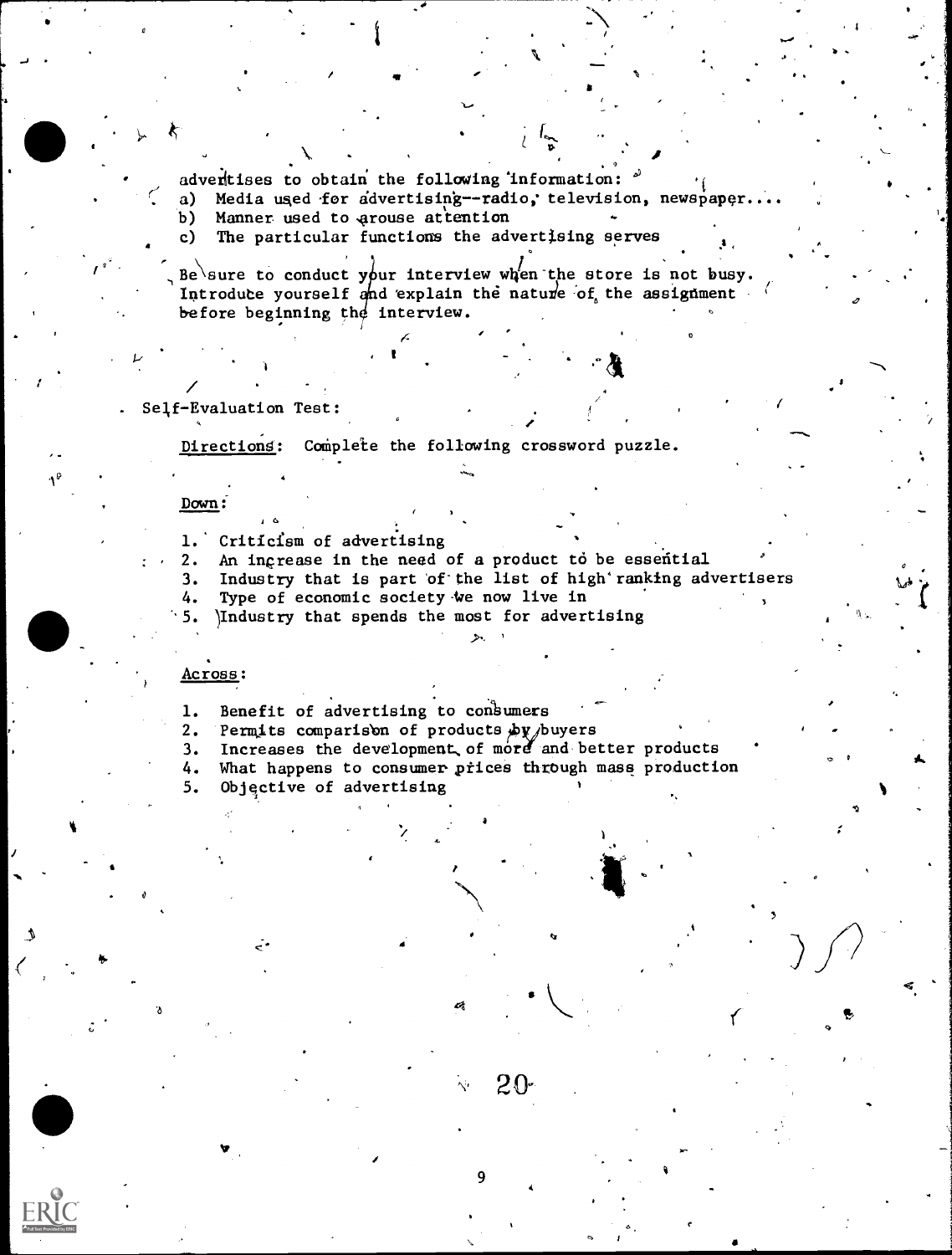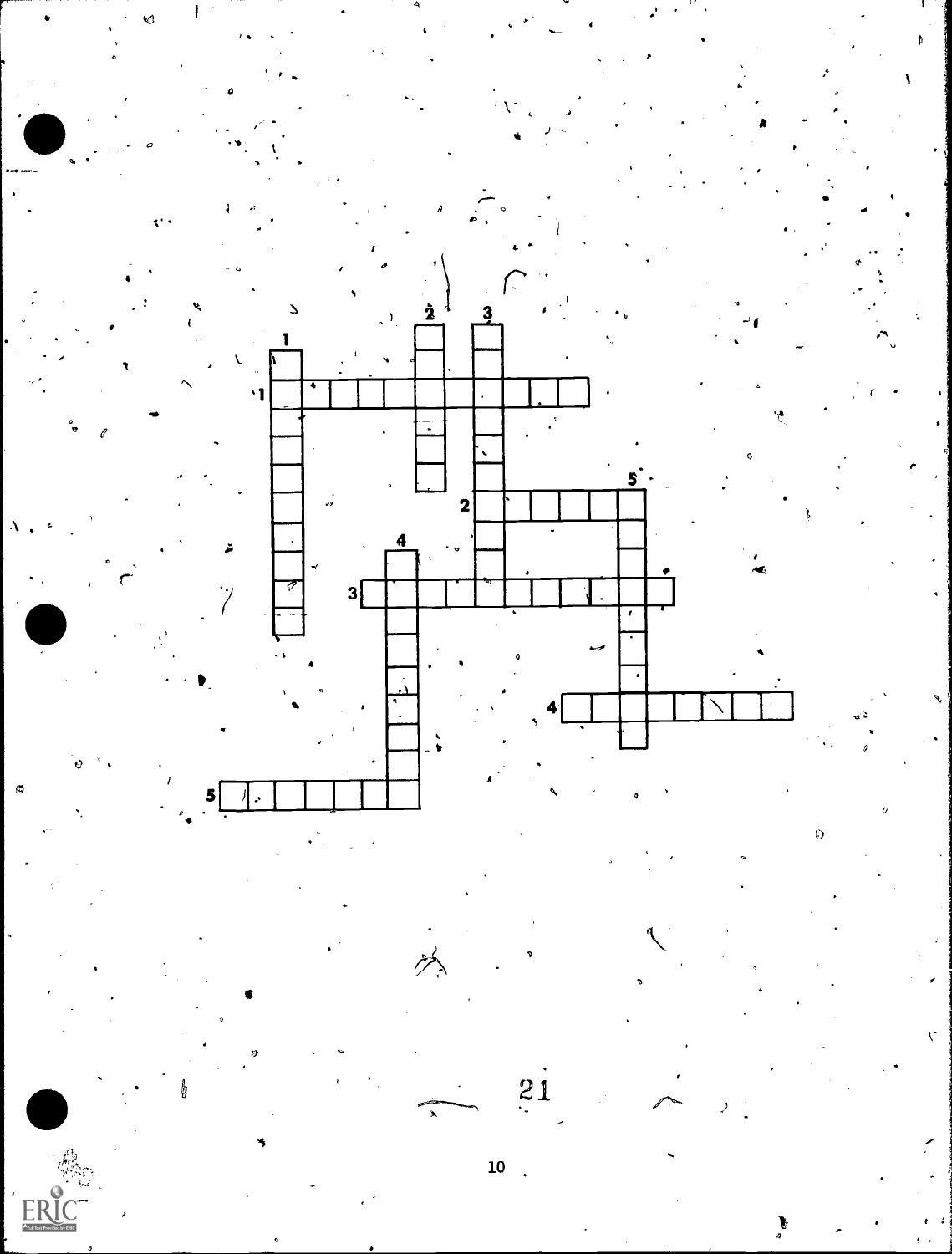#### LESSON II

 $0 \quad \bullet$ 

 $Component:$ 

 $\blacksquare$ 

Kinds of advertising

Objective: $-$ 

List those terms from the lessori that are new terms to you and define them with  $100\%$  accuracy.

Given a selected sample'of advertisements from magazines and newspapers, the student will identify the type of advertising , represented and distinguish with 100% accuracy the advertising that is useful to the consumer in making wise choices from the. advertising that appeals to his emotions.

Instructions):

Materials needed: (obtain from your teacher)

Assorted examples of advertisements from magazines and newspapers

.

- 1. You must do the first learning activity, but you may select any or all of the other activities which you feel necessary to reach the objective.
	- 2. Check your progress by taking the self-evaluation test at the, end of the lesson.
	- When you have completed it, check your answers with the Test-Key 3. in the back.  $\mathcal H$  you can answer 8 of the questions on the self-, evaluation, go on to Lesson III. If you are unable to do this, complete another learning activity in Lesson II and then take the self-evaluation again. If you can then answer 8 of the questions correctly, proceed to Lesson III.

#### Learning Activities:

- Read: There.are certain questions advertisers need to have answered when it comes to producing advertisements. The most important question centers on what actually will make people want to buy. Theee are several key points, therefore, advertisers use to get results.
	- 1. First of importance is that an advertisement must be attention-getting.' Some of the devices used are: using. beautiful girls, clever slogans, "cute" jingles and songs, phrases that rhyme, comedy in real life situations, techniques to arouse pleasant feelings.



22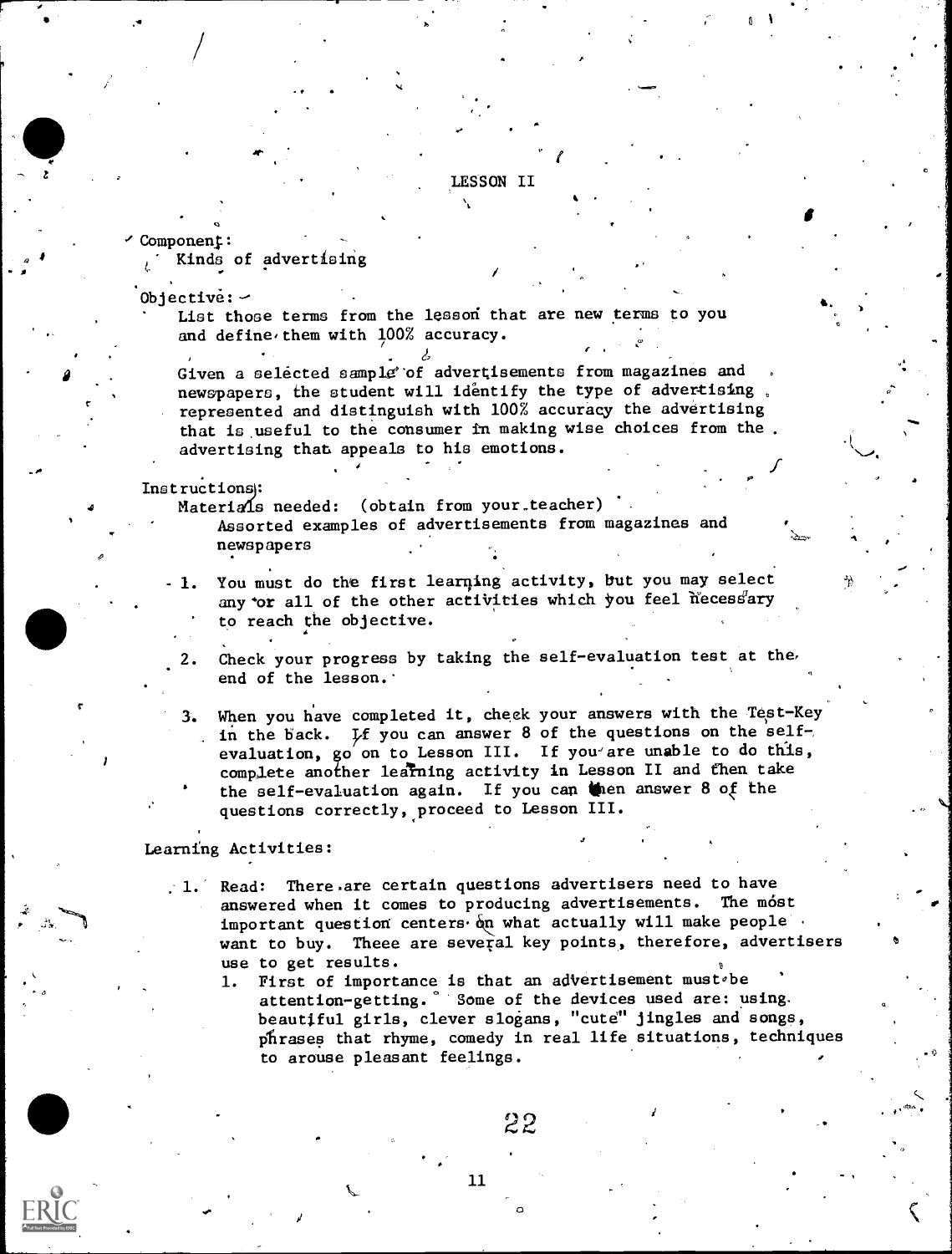- 2. The advertiser hopes to create pleasant feelings and associations toward his product. For example, an association is formed to link a certain brand of cigarette with the rugged, outdoor type of individual--as if smoking that brand makes the. "rugged man".
- 3: In many products, such as groceries, the buyer aims for quality and value.
- Some ads offer ways to economize and to persuade the consumer to act. For  $\mathbb{R}^n$  it is the set of  $\mathbb{R}^n$  if the set of  $\mathbb{R}^n$
- 5. The desire to be popular and socially acceptedis played up in<sup>5</sup>many advertisements. There is the example of how a mouthwash cured bad breath and saved a love affair.
- 6.' Advertisegs try to create action by appealing to an immediate urge--"Write flow!" "Go to your drug store tomorrow and ask for..........."

These devices will be utilized generally in advertisements. However, there are a few special category types into which advertisements can be grouped: .

Primary advertising--This type of advertising focuses attention<br>on a class of a product rather than a particular brand. An on a class of a product rather than a particular brand. example would be the National Dairy Council, stressing the importance of drinking milk.

Product differentiation or Selective advetising--A persuasive type of advertising to urge consumers to buy one brand or type. over another similar product because of its different or unique features.

Institutional advertising--This type of advertising is aimed at building up pleasant associations or feelings toward a particular firm or industry by telling its benefits" for employees or by telling about its established reputation, for example.

Testimonial--This is a type, of advertising where an individualoften times very well-known- endorses a particular product. The individual makes a statement to give approval to a certain good or service. In order to make good use of a testimonial, A consumer should ask himself two questions:

Does the person actually believe in the product he is endorsing? Does the person really have a valid idea of what he is talking about?

- 2. Listen to a radio commercial or observe a television comercial. Analyze the advertisement according to the following points:
	- a) Type, of appeal and to whom it is directed
	- b) Use of attention  $f$ getting devices

-Q.

. rz



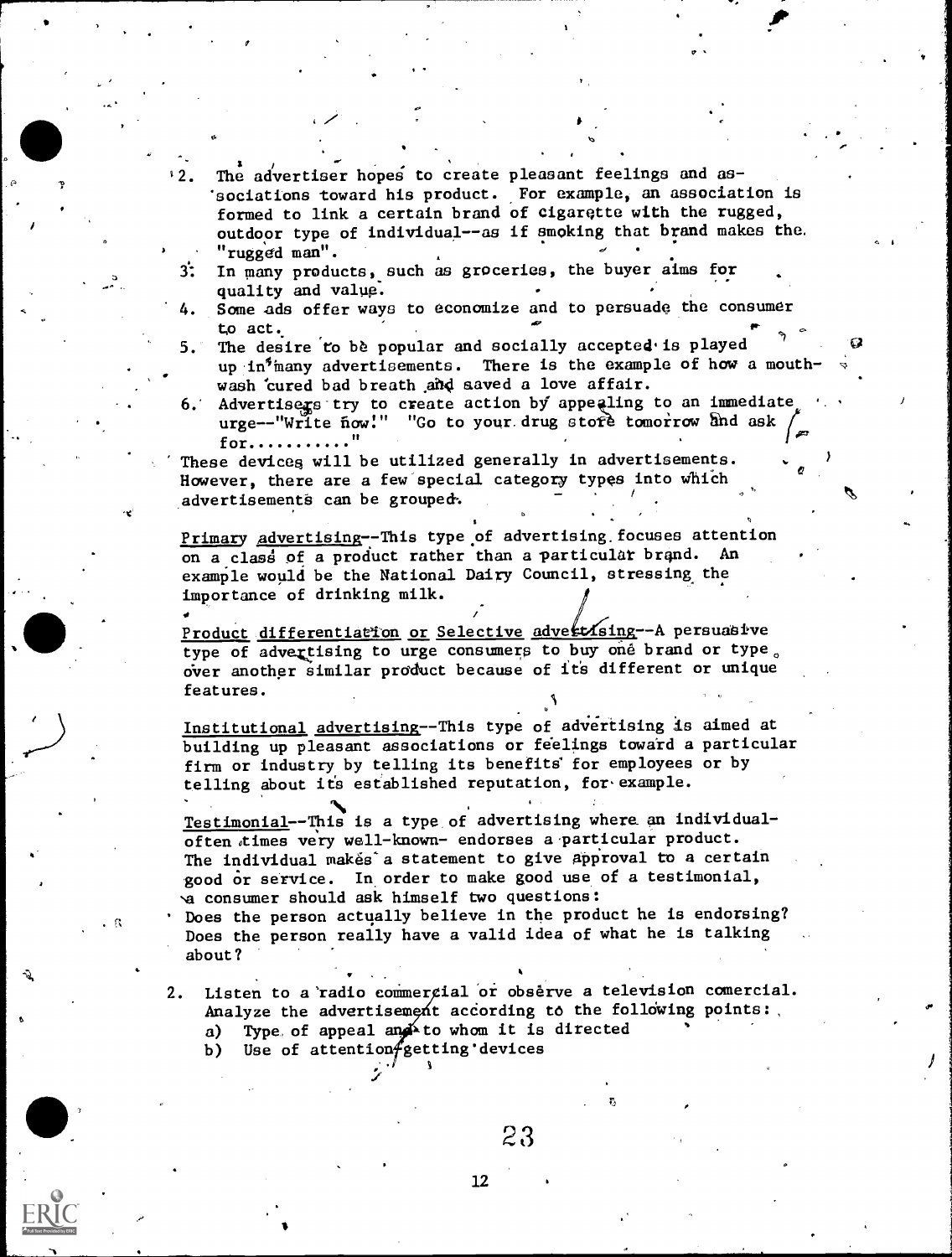c) Claims proposed for the good or service d) Persuasiveness of the advertiser

3. Discuss with a female and male friend the advertisements that really appeal to your age group. What psychological approach  $\cdot$ do advertisers use to reach the teenage population?

- Find at least one example from magazines, and newspapers of the .advertising types listed below. After locating your examples, compare the facts presented with the attention-getting devices used for each example.
	- a) Product differentiation advertisement

b) Testimonial

- c) Appeals to the urge to "buy immediately"
- d). Institutional advertisement
- e) Stresses economy appeal
- f) Appeals to the need for social acceptance
- g) Arouses the sense of fear

Self-Evaluation Test:

Directions: Below are listed headline statements found on several advertisements. In the blank before each statement place the correct word to match the type of advertisement to its written claim. Use the following three words for this exercise:

#### TESTIMONIAL DIFFERENTIAL INSTITUTIONAL

 $\mathbf{v}$  and  $\mathbf{v}$ 

 $\mathcal{L}(\mathcal{F})$ 

1. "Why did the Dave Brubecks, who could... afford the world's most expensive dryer, want a Kenmore from Sears?"

2. "Hunt sauce makes Wednesday special."

3. '"Easy-Off with 25% More Power Cleaner does a better. job."

"Houses grow young gracefully with siding of Reynolds Aluminum."

5. "My children were ashamed of me, until I. lost 76 pounds."

"A Thomas Organ is as easy to play as a-one, a-two, a-three", says Lawrence Welk.



4

 $\mathbf{I}$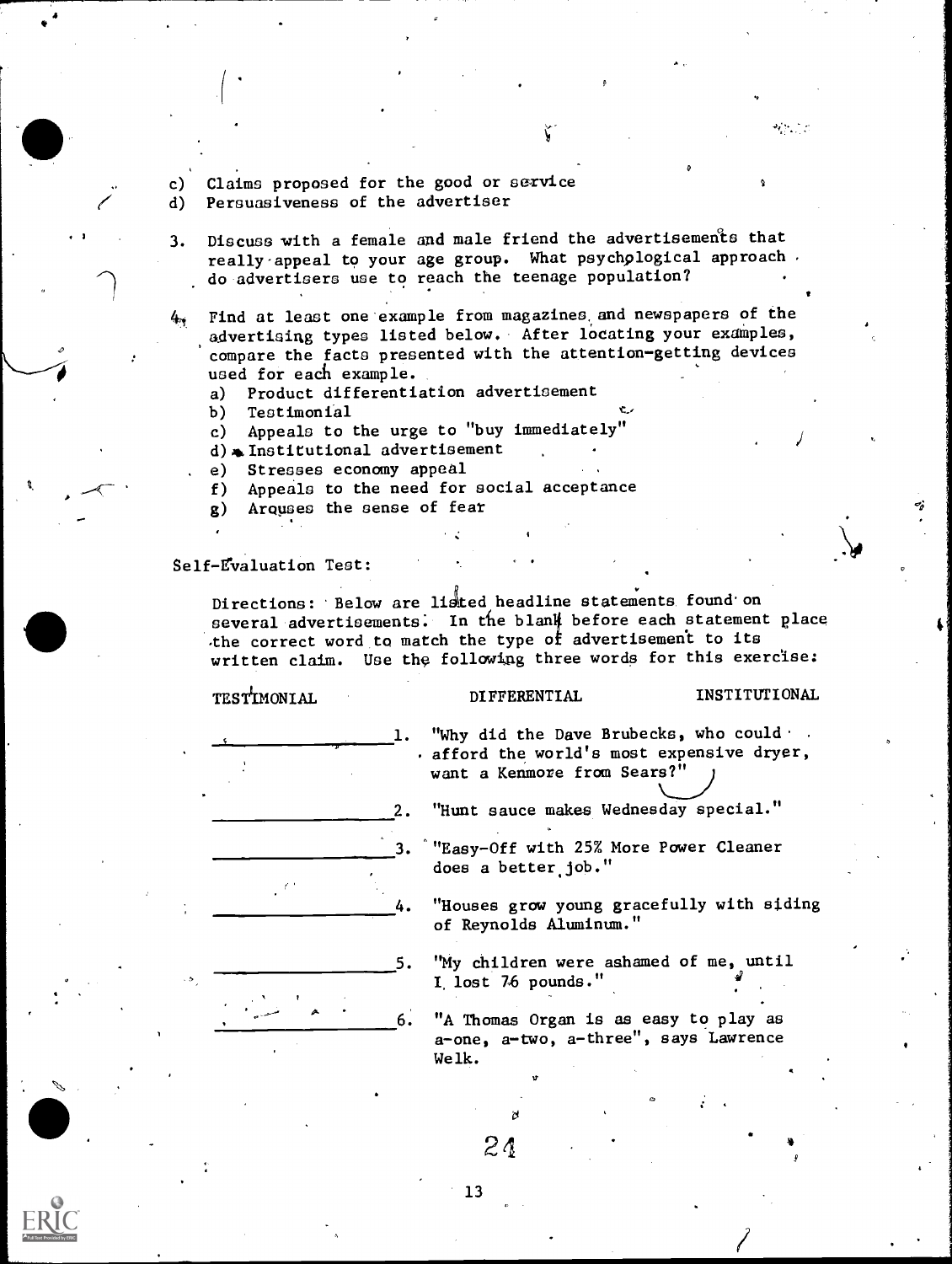

ಳ

Ŀ

7. "Turning the tide against pollution alog the capricious Ohio River. This story is another example of how IBM, its people or products often play a part in tackling today's problems."

8. "Cyclamates. Consider the alternatives.

9. "New anti-perspirant Secret has more what a woman needs to stay dry and delicately feminine through the whole sad, happy, solemn, gay day."

10. "What's right with America--Foreigners are scornful of our ghettos. Yet tens of millions are being spent by businesses to rebuild slums with modern homes, and the median income for Negro families has risen to \$5300. a year and the number earning  $$7000.$  as doubled in ten years."

海海

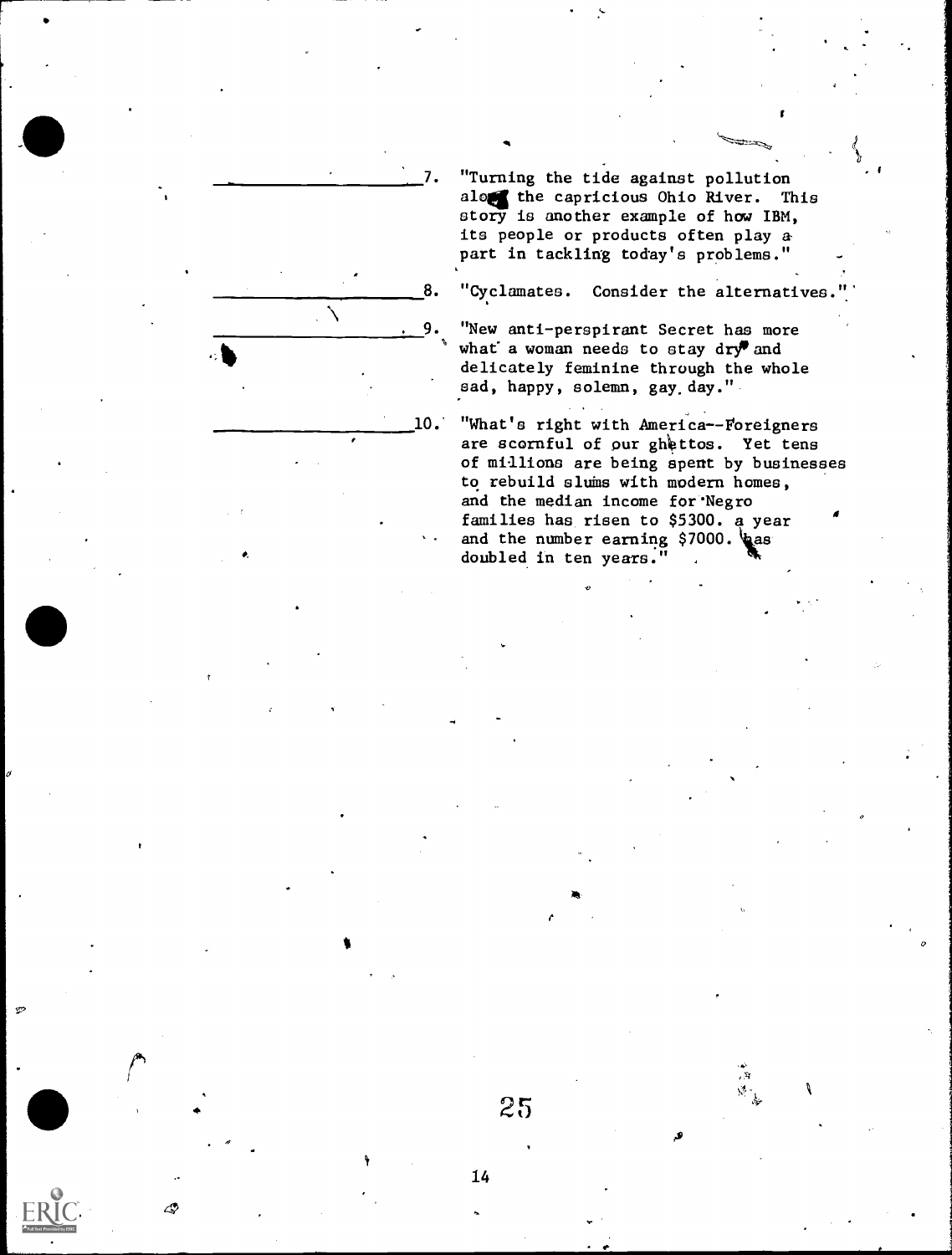#### LESSON III  $\mathbb{R}$

Component:

Wise use of advertising

Objective:

List those terms, from the lesson that are new terms to you and define them with  $100\%$  accuracy.

From a list of facts about advertising, the student will select those that are helpful to the consumer in making wise wise advertising and state three reasons for his selections.

Instructions:

Materials needed: (obtain from your teacher) film strip projector 16 mm projector Assorted examples of advertisements from magazines and newspapers

- 1. You must do the first learning activity, but you may select any or all of the other activities, which you feel necessary to reach the objective.
- 2. Check your progress by taking the self-evaluation test at the end of the lesson.
	- When you have completed it, check your answers with the Test-Key in the back. If you can answer 6 of the questions on the self-evaluation, go on to the Post-Test. If you are unable to do this, complete another learning activity in Lesson III and then take the self-evaluation again. If you can then answer 6 of the questions correctly, proceed to the Post-Test.

 $\cdot$  Learning Activities:

1. Read: Advertising can be extremely beneficial to consumers if<sub>5</sub>they are able to make wise and efficient use of it. In order to utilize advertising to its fullest advantage, the buyer must be discriminating in regard to the appeals made. The consumer must be able to sortwithat information that is reliable and useful from that information that is unreliable. Since consumers are often so unconsciously influenced by advertising which has become so much a part of our modern world, it is becoming increasingly necessary to foster an immunity to advertisements Which do not appeal to our better judgments.

2G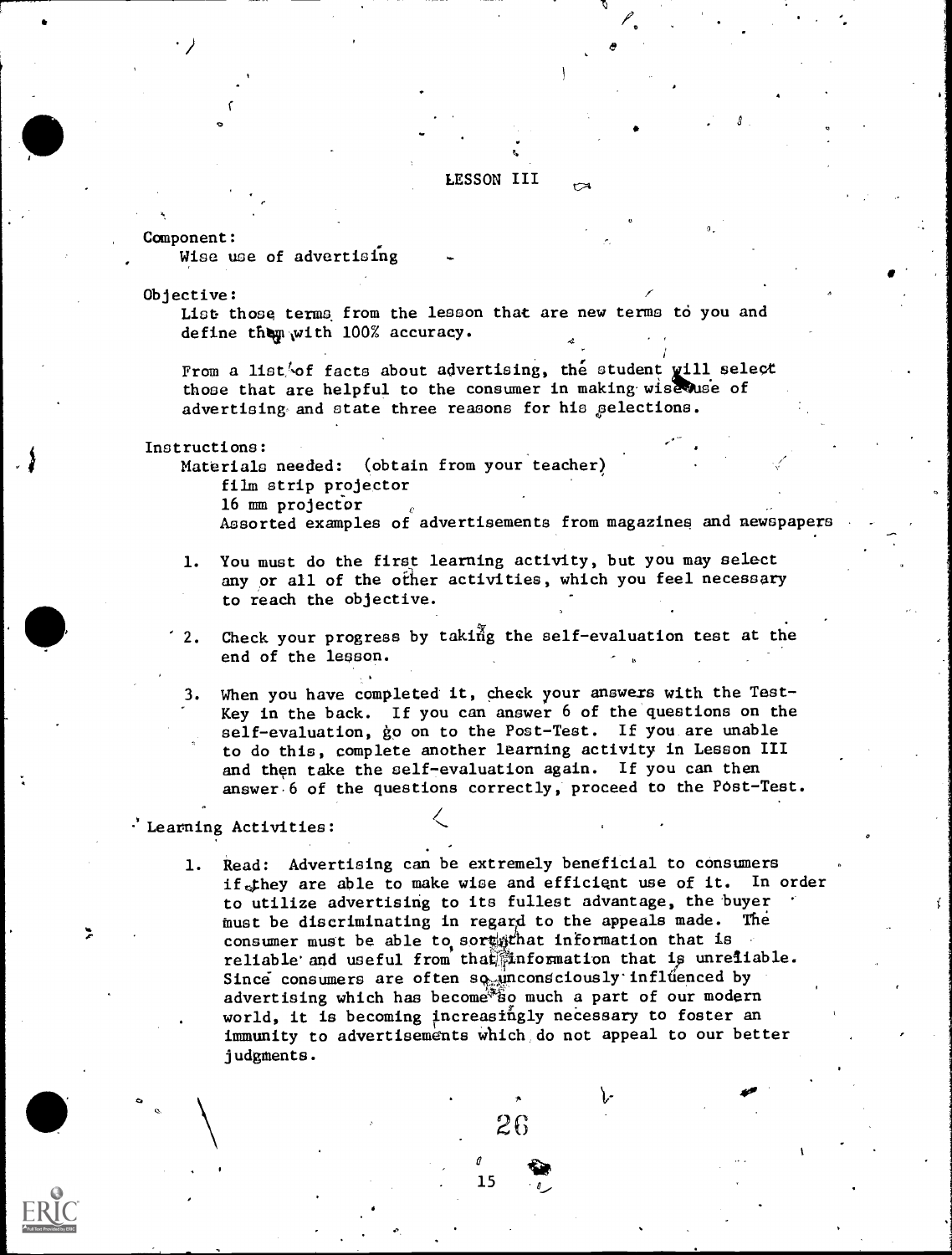In order to obtain accurate, reliable information from advertisements, buyers must be able to delineate actual, factual information.from the emotional "sales, pitch."

Consumers can actually help to control the advertising of the  $r$  is the Research has shown that the type of advertising to which buyers respond is the type that is produced with the greatest, frequency.  $\hat{\theta}$  Therefore, if a consumer wishes to have a hand in improving future advertising, he must check his indiscriminate buying practices,

There are several pointers that consumers can, utilize in judging the quality and usefulness of advertisements.

1. Be alert to advertisements to discover what new goods and services are on the market. Advertisements in this manner. are being used as a consumer information source.

a

- 2. In order to make wise decisions, be alert to those advertisements that gain attention through emotional. appeal and those advertisements that present'reliable.information.
- 3. Look for information in advertisements that present product quality pointers.

- . .

4. Develop immunity toward absurd claims and statements inferred in advertisements.

, .

- 5. If an advertisement is a "testimonial," evaluate-it with great care.
- 6. ,Analyze advertisements to obtain important facts about use, care, and the standards of products. If information of this type is not available in the ad, request information from the retailer or the mandfacturer or corporation.
- 2. View the film: Getting The Facts

**Y** YYYYYYYY

0

3. View the following parts of two related film strips: "The Role of Consumers--Part II-A--Consumers, And The Pattern Of Production"

> "The Role of Consumers--Part III-A--Difficulty.of Becoming An Intelligent Consumer"

> > $27$  and  $27$

Choose several types of magazines (for example, Mad, Cosmopolitan, Seventeen, Newsweek, Better Homes And Gardens, Co-Ed, True Story, McCalls) and place the magazines in two categoriesthose you think are read by "indiscriminating readers and those you

 $\mathbf{v}$ 

 $p$   $\qquad$   $\qquad$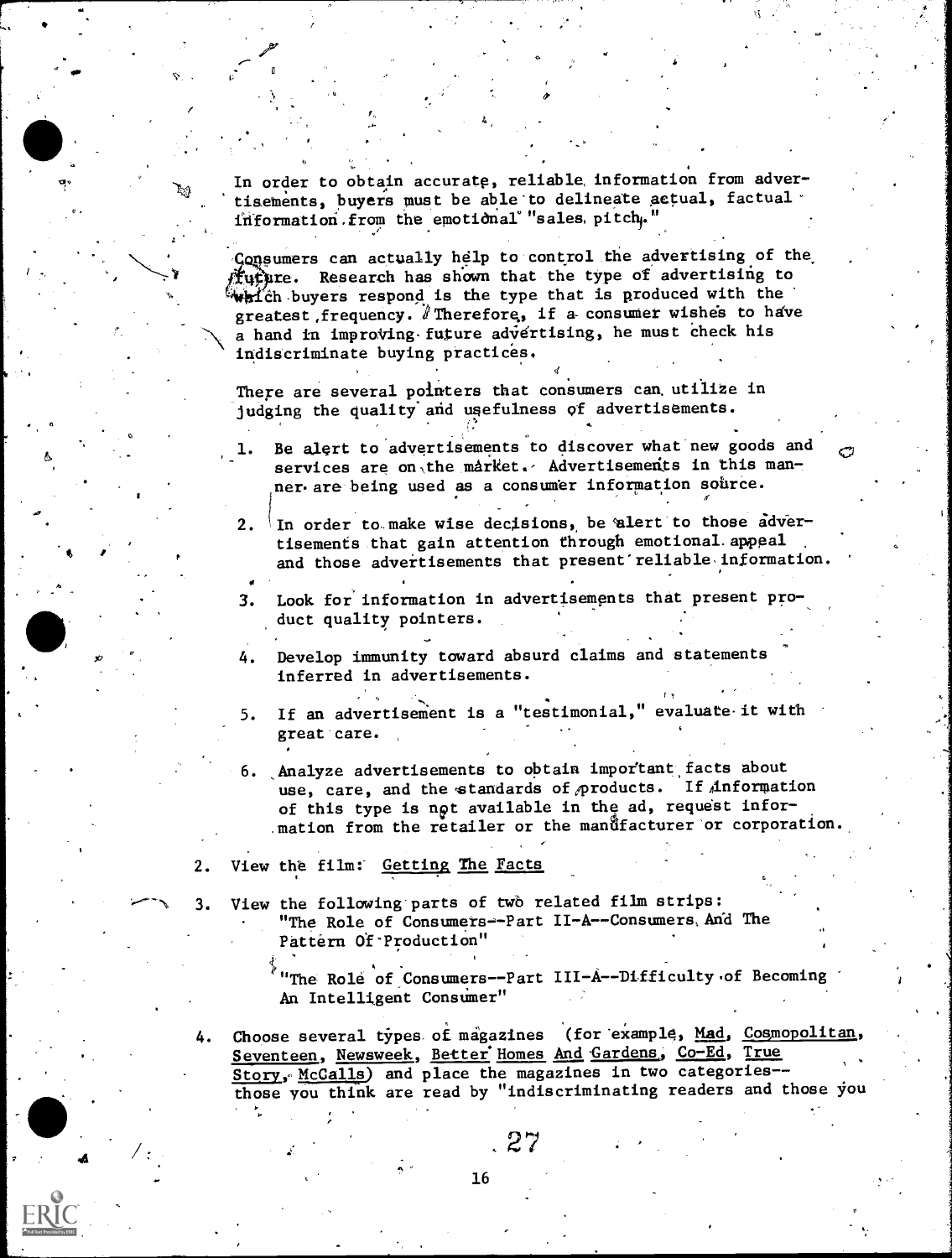think are read by discrete, well-informed readers. Analyze the advertisements in each grouping according to the'claims made through emotional appeal and according to valid, factual information which is presented.

 $\sim$ 

Through this activity you can actually access the type of advertising you are indirectly supporting by subscribing to one type of Magazine 'Over another. Have you developed an "immunity" to any particular type of advertisement, yet?

5. View-a television advertisement of your choice and analyze its content according to the six guidelines presented in activity 1.

#### Self-Evaluation Test:

with the control of the control of the control of the control of the control of the control of the control of the control of the control of the control of the control of the control of the control of the control of the con

al

 $\bullet$   $\bullet$   $\bullet$ 

Directions: True and False: Place a plus (+) in the blank, before the statement if it is true and a zero (0) in the blank before the statement if it is false.

- Advertising can influence consumer decisions. unconsciously.
- Most advertising "sales talk" is emotional in nature.
- 3. Manufacturers and retailers are good resources for 'product information,not found in advertisements.
	- Testimonials are very reliable sources of information on goods and services.
- 5. Advertisements are reliable sources for learning what is new and improved in products.

6. In order to gain attention advertisements may be geared strongly on emotional qualities.

7. Advertisements have become<sub> $\varphi$ </sub> as part of our modern society.

?,8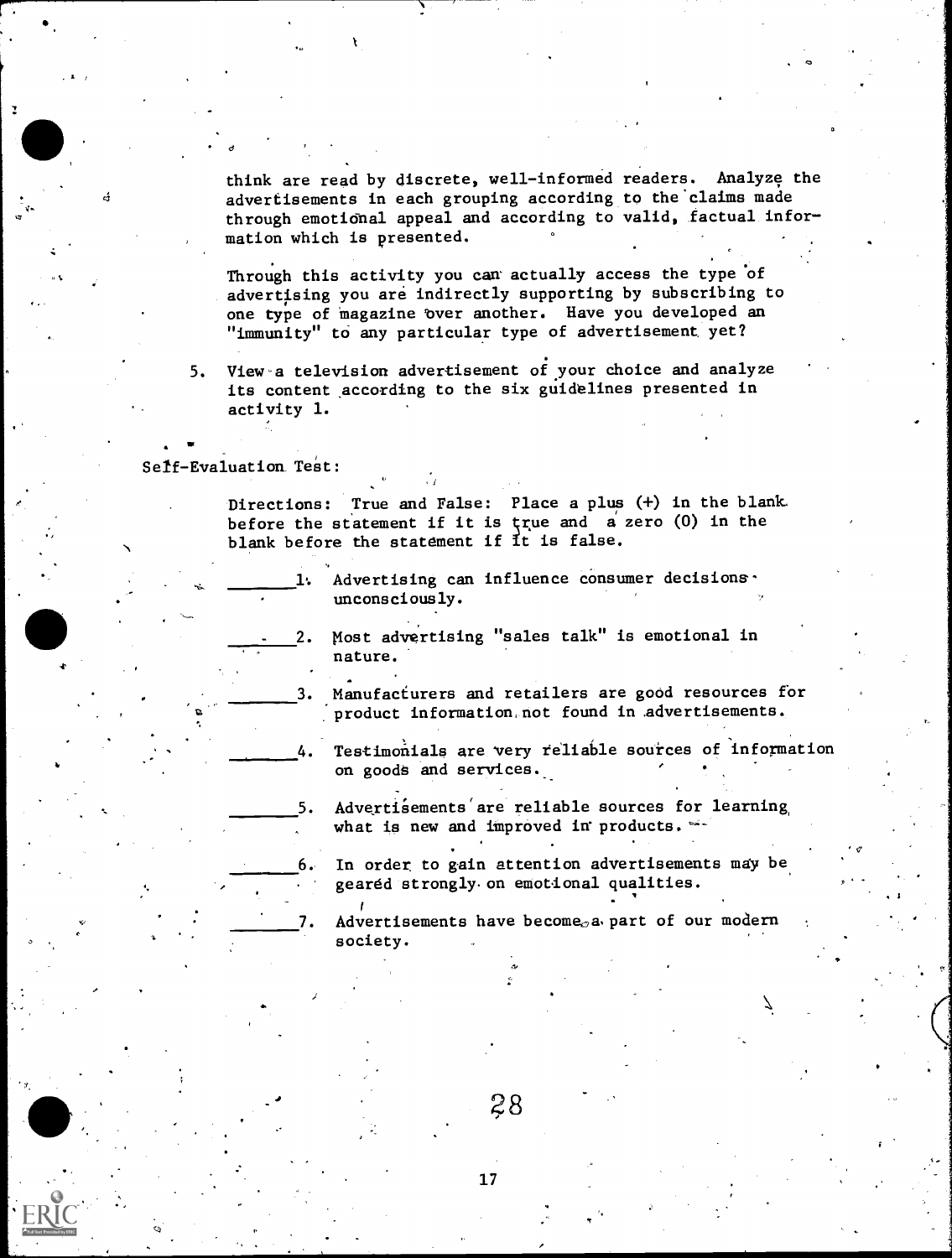#### QUEST OPPORTUNITIES

If you'are interested in further study of the influence advertising has on consumer decision making and buying practices, do one or more he following suggested activities. If you wish to pursue an activity not listed here, check first with your teacher.

#### Suggested Quest Opportunities:

- 1. Find examples of what you consider to be false advertising in your local newspaper, magazines you frequently read, and advertising circulars distributed through the mail. What are your reasons for considering the examples you selected to be false advertising? Visit your local Better Business Bureau to find out what services it performs in the control of local advertising. Write a brief report on your findings. 6
- Draw or write what you consider to be a "perfect example" of a valid, informative advertisement of a good or service of your choice. State what media would suit your example--radio, magazine, so forth. State reasons why your example represents a food, informative advertisement. What device have you utilized as an attention-getter? With the permission of your teacher, display your advertising example in your classroom.
- 3. Develop a pro and con position on the question that: "Most Advertising has Informative, Educational, Social, and Economic Value and Aids in the Reduction of the Cost of Goods and Services." If you choose, meet with other students who have previously completed this HELP and arrange a debate on the above topic.
- 4. Select a particular product that you may some day wish to purchase--a range, hair dryer, stereo equipment, automobile, sewing machine, type writer. Locate at least four different advertisements, each a different brand of the same product. a). Analyze the reliable and useful information in each
	- . advertisement.
	- b) What device or type of appeal is utilized in order to gain your attention and interest?
	- c) Rate the quality of the advertisements on a  $1$  to  $4$  basis,
	- judging by the following criteria: personal appeal,. factual information, attractiveness.
- $\cdot$  5. Analyze your personal thoughts by thinking about the following questions:

29,

a) Is advertising personally beneficial to you as 'a consumer?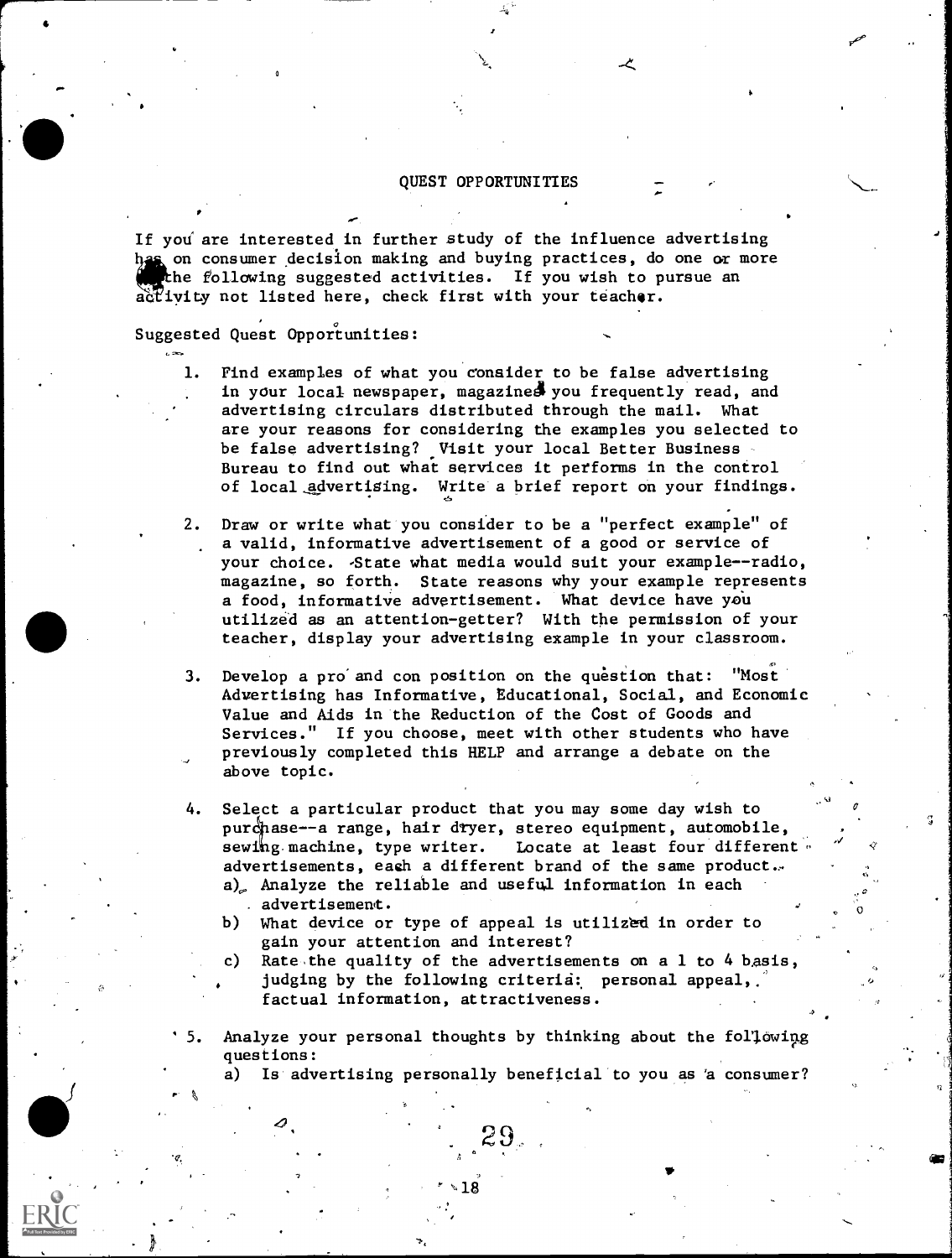b) Do you consider advertising to be a cost to consumers or an inexpensive way of selling goods and services?

 $t_{\rm L}$  such that  $\mathcal{L}$  is the set of  $\mathcal{L}$ 

 $\mathbb{R}$ 

٦

- c) Disregarding the persuasive factors advertisements contain to purchase one product over another product, how extensively do you thing advertising influences other attitudes and habits?
- d) If suddenly all advertising would disappear, do you think you would be a better shopper? Why or why not?

19

30

 $\bar{t}_\chi$